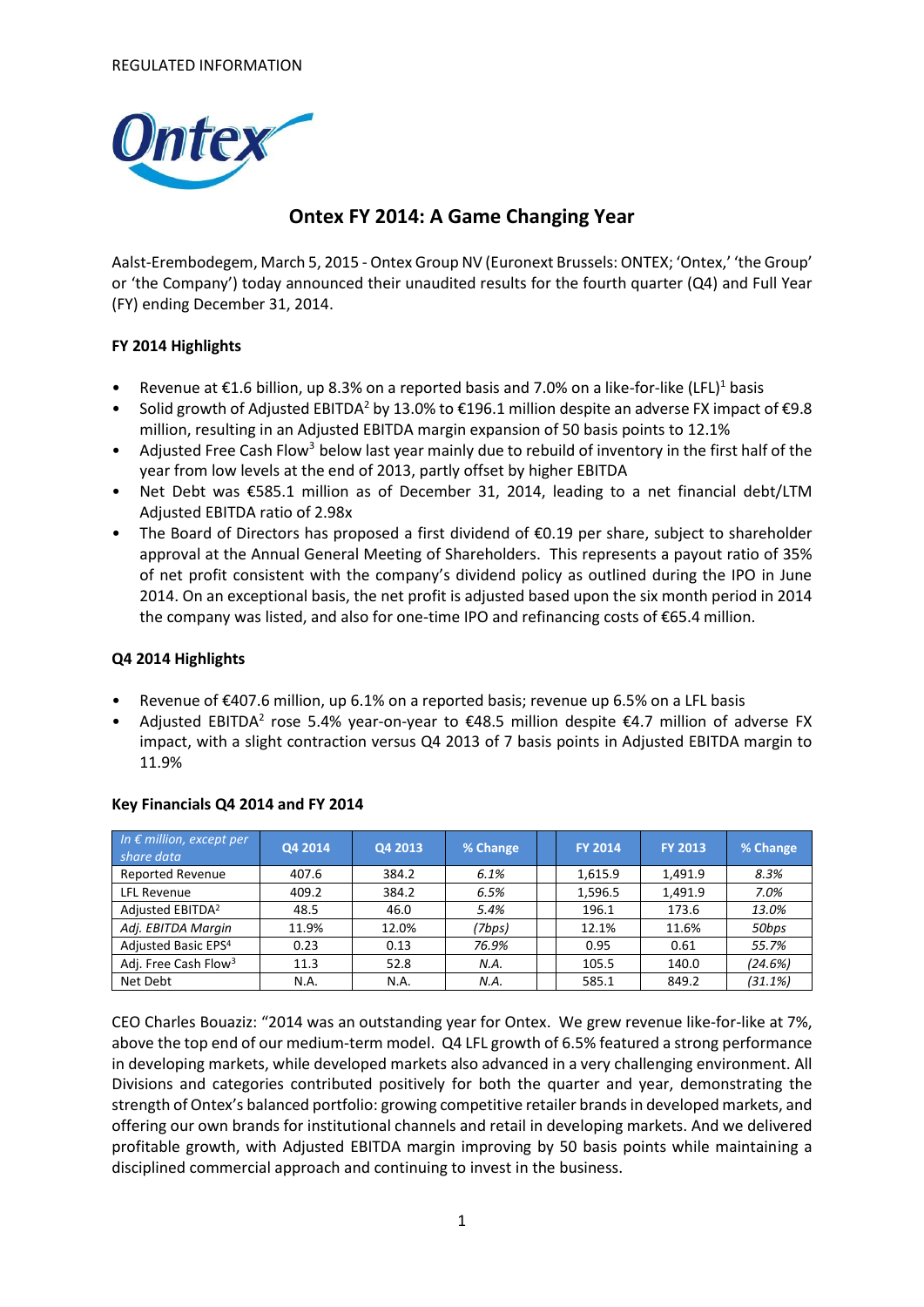2014 was also a significant year as we completely transformed our financial structure through a successful IPO and a subsequent refinancing. The IPO in June was a milestone for Ontex, which not only helped to reduce our debt, but significantly improved our profile towards customers, suppliers and employees. In November 2014 we saw an opportunity to bring forward our refinancing plans to take advantage of the low cost of debt. Our interest charge will decrease by approximately €29 million in 2015. This stronger financial position is reflected in our rating with the credit agencies.

2014 was also the year we transformed the company from an R&D and manufacturing company operating in the consumer goods business, into a more consumer-focused company. We have worked hard to put the consumer at the center of our organization and increased efforts to work with our customers. In a tough competitive environment, customers want our insight and understanding of consumer needs across product categories. We deliver products that meet consumer needs – combining performance and affordability, and anticipate new trends, fueling our future growth.

To sum up, 2014 confirmed our model to outperform the attractive categories we serve, which are driven by a combination of growing retailer brand market share, favorable demographic trends and increasing product adoption rates."

- *1 LFL is defined as at constant currency excluding change in perimeter of consolidation or M&A*
- *2 Adjusted EBITDA is a non-IFRS measure, defined as EBITDA plus non-recurring expenses (including the 2014 IPO and refinancing) and revenues excluding non-recurring depreciation and amortization and has consistently been applied throughout reporting periods. EBITDA is a non-IFRS measure, defined as earnings before net finance cost, income taxes, depreciation and amortization. For further detail refer to Annex A, page 16.*
- *3 Adjusted Free Cash Flow calculated as Adjusted EBITDA less capex, change in working capital and cash taxes paid. Adjusted FCF calculation changed from prior year quarterly disclosure to align with cash flow statement. For reconciliation with previous reporting, refer Annex A, page 17.*
- *4 Adjusted Basic Earnings per share (Adjusted Basic EPS) excludes non-recurring expenses of €56.3 million for FY 2014; €34.0 million for Q4 2014. For definition and further detail refer to Annex A, page 15.*

## **Market Dynamics**

We estimate that our markets grew around 4% for the year, but with some evidence of a slowdown toward the end of the year due to competitive pressures from Retailers and Health Systems. The retail environment remained highly competitive throughout the year, placing further emphasis on the need to differentiate through innovation and quality, with retailers confirming the importance of providing "best value" solutions in the hygienic disposable categories. Retailer brands gained additional volume and value share of hygienic disposables in Western Europe. Growth was further stimulated by the exit during 2013 of Kimberly Clark (KC) from the Western European baby diaper market, which had an important impact during 2013 until mid 2014. Developing markets had strong growth, while institutional markets were stable with pressure due to government budget cuts.

Significant currency fluctuations in 2014, in particular for the Turkish Lira, Russian Rouble and Australian Dollar over the year, had an overall negative impact on revenue and Adjusted EBITDA, while movements in the British Pound were favourable.

Raw material pricing increased for the major commodity groups in 2014, as well as in Q4; strengthening of the US Dollar versus the euro, especially in the second half of the year, further increased fluff costs for Ontex. The sharp decline in oil prices in H2, and particularly Q4, did not lead to lower oil-based raw material prices in 2014 due to the time lag in our price mechanism.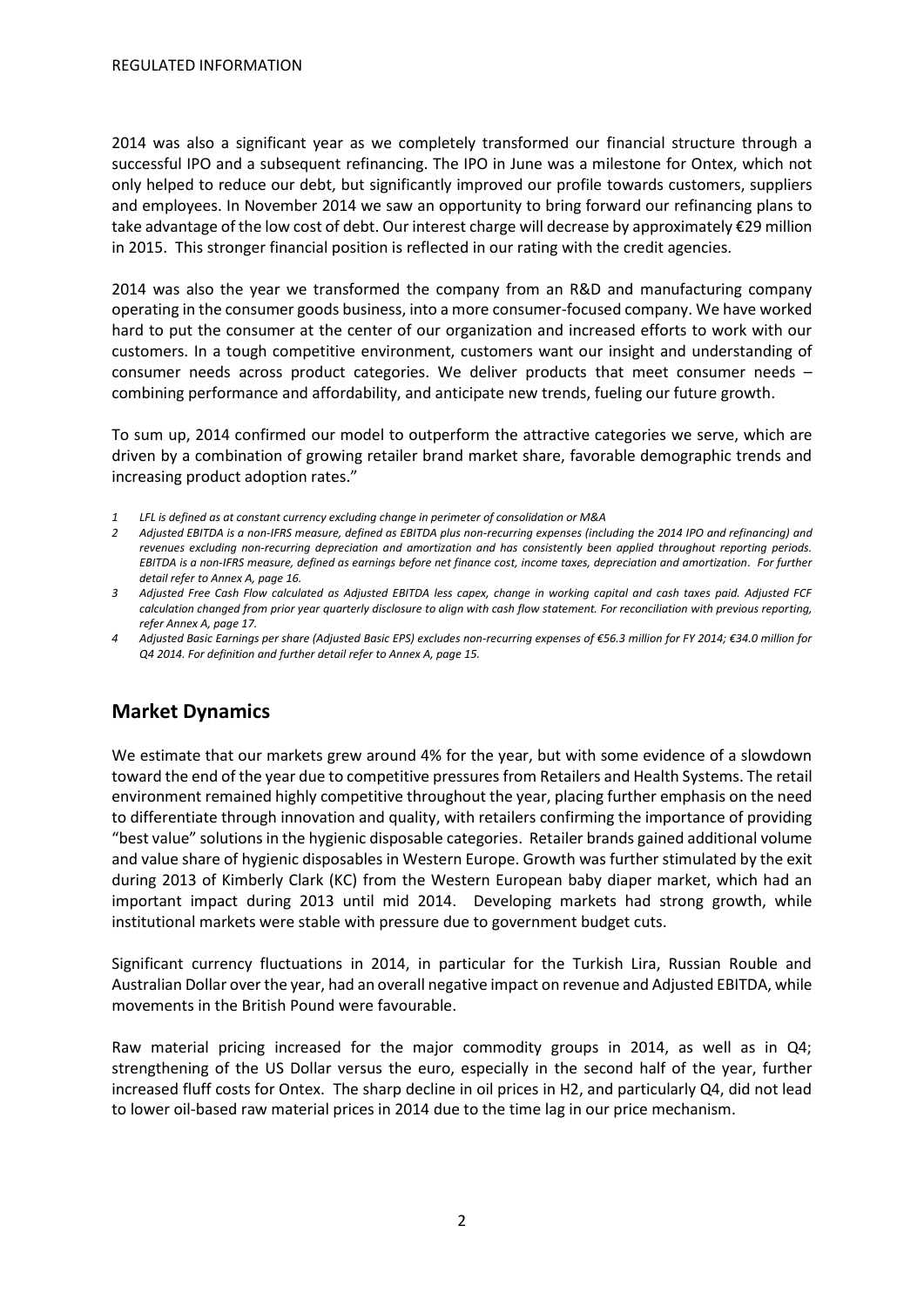### **Overview of Ontex Performance in 2014**

Ontex delivered a strong set of results for 2014, with revenue growing 7.0% LFL to €1.6 billion, and Adjusted EBITDA margin expanding by 50 basis points to 12.1%. Higher revenue was due in part to underlying positive market growth of around 4% based on management estimates, albeit with some signs of slower growth toward the end of the year. We also outgrew the market, based upon market share gains with our own brands and with retailer brands.

Adjusted EBITDA rose 13.0% to €196.1 million as a result of solid top line growth, the incremental contribution from Serenity in Q1 2014, and an ongoing focus on improving efficiency.

|                       | <b>Fourth Quarter</b> |         |                             |             | <b>Twelve Months</b> |         |                             |             |
|-----------------------|-----------------------|---------|-----------------------------|-------------|----------------------|---------|-----------------------------|-------------|
| in $\epsilon$ million | Q4 2014               | Q4 2013 | $%$ $\Delta$ as<br>reported | %∆at<br>LFL | FY 2014              | FY 2013 | $%$ $\Delta$ as<br>reported | %∆at<br>LFL |
| <b>Ontex Reported</b> | 407.6                 | 384.2   | 6.1%                        | 6.5%        | 1,615.9              | 1,491.9 | 8.3%                        | 7.0%        |
| Revenue               |                       |         |                             |             |                      |         |                             |             |
| Mature Market         | 223.1                 | 212.3   | 5.1%                        | 3.7%        | 904.2                | 845.7   | 6.9%                        | 6.2%        |
| Retail                |                       |         |                             |             |                      |         |                             |             |
| <b>Growth Markets</b> | 27.3                  | 24.5    | 11.4%                       | 34.3%       | 98.8                 | 88.1    | 12.2%                       | 25.8%       |
| Healthcare            | 107.8                 | 106.7   | 1.0%                        | 0.3%        | 426.2                | 379.7   | 12.2%                       | 1.8%        |
| MEA                   | 49.4                  | 40.7    | 21.4%                       | 20.6%       | 186.7                | 178.4   | 4.7%                        | 12.8%       |

### **Operational Review: Divisions**

#### **Mature Market Retail**

Revenue in the Mature Market Retail Division rose 3.7% in Q4 2014 on a LFL basis, and grew 6.2% on a LFL basis for FY 2014; both periods had strong comparable results in the prior year. Fourth quarter and FY 2014 sales in the majority of our top markets increased or were in line with the strong results of last year. In particular, solid growth was recorded for Q4 in the Benelux region, Southern Europe, Poland and Australia, while the UK and France were slightly below the prior year. For FY 2014, gains were seen in key markets such as the UK, Poland, Spain and Australia.

This growth is partly driven by the continuing increase of retailer brand share in our three personal hygiene categories seen over the past few years, and we increased our share of this segment, including capturing significant volumes following the exit of KC from the baby diaper market in Western Europe. 2014 demonstrated one of the underlying strengths of our model, which is supplying the high-quality, high-performance products retailers are looking for to build their brands.

#### **Growth Markets**

The Growth Markets Division delivered strong Q4 growth of 34.3% on a LFL basis, resulting in a FY LFL increase of 25.8%. Reported revenue was negatively impacted by changes in exchange rates. Our strong fourth quarter performance in Russia was a continuation of the momentum seen in previous quarters, and also partly benefited from the rapidly changing pricing environment. In light of the sharp currency decline, industry wide price adjustments pushed prices higher in Q4, and consumer purchases also accelerated in anticipation of further price hikes. In spite of near term volatility, we see further growth opportunities for Ontex in Russia by building brands with retailer partners, based on high quality products and customer service. Next to Russia, we grew in countries of Central and Eastern Europe where the mix of modern and traditional retail fits well with our strengths.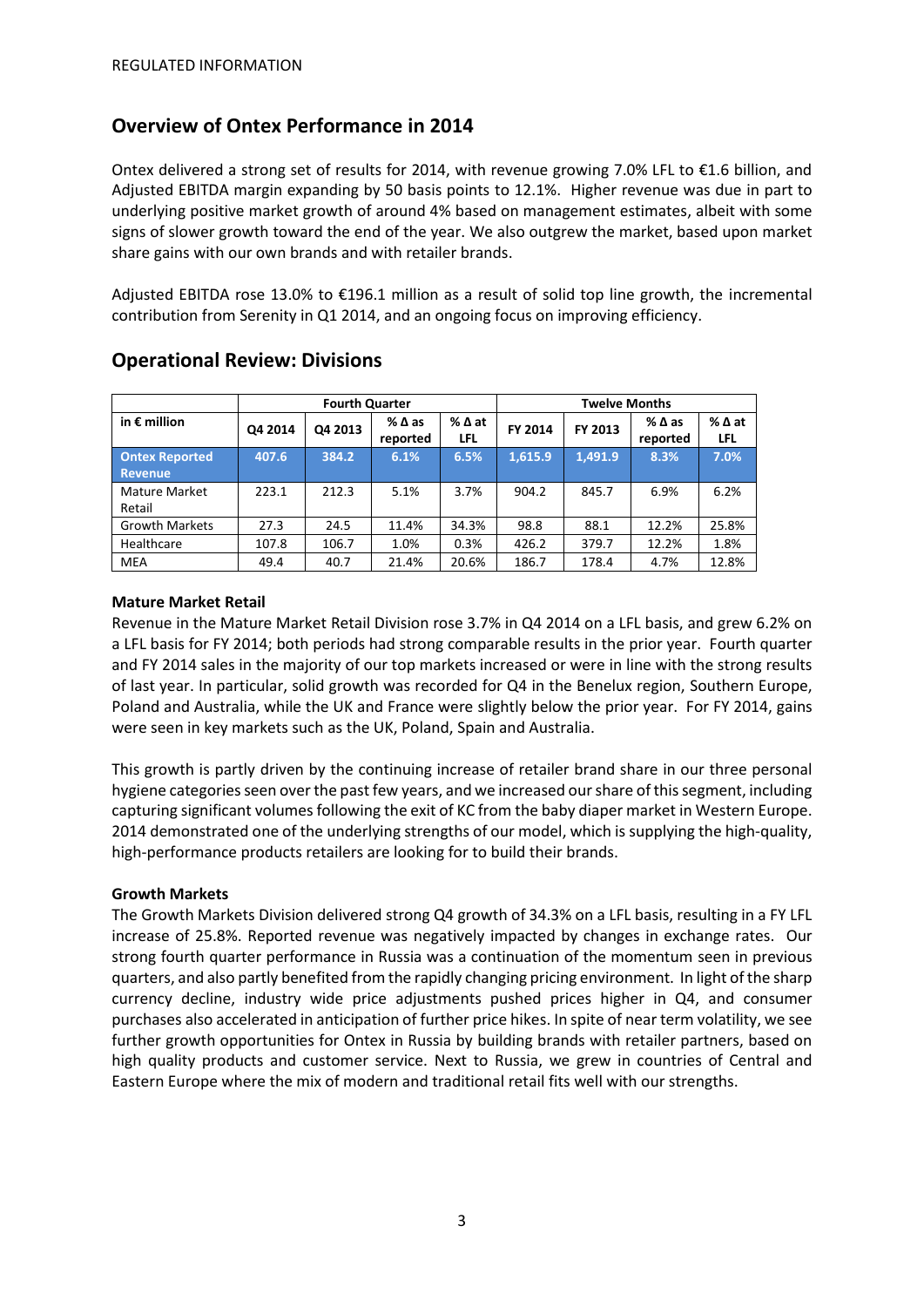#### **Healthcare**

On a LFL basis, Healthcare revenue moved 0.3% higher in Q4 and up 1.8% for the year, slightly ahead of estimated market growth for institutional channels we supply. Reported revenue was higher due to the first quarter contribution of Serenity. Fourth quarter revenue grew in Italy, Spain and Benelux, which more than offset lower revenue in Germany primarily due to the scaling back of some contracts as disclosed in Q3, and in the UK.

#### **MEA**

Q4 2014 revenue was up 20.6% LFL in the MEA Division, with FY 2014 growth ending up 12.8% on a LFL basis. Reported revenue was also negatively impacted by changes in exchange rates. These LFL revenue increases were largely driven by solid performances of our brands in Turkey, Morocco and Pakistan, where our market shares and revenue evolved favorably. We continued commercial investments to ensure brand health and enhance sales execution, in order to remain competitive against international and local brands.

|                                               | <b>Fourth Quarter</b> |         |                             |             | <b>Twelve Months</b> |         |                             |             |
|-----------------------------------------------|-----------------------|---------|-----------------------------|-------------|----------------------|---------|-----------------------------|-------------|
| in $\epsilon$ million                         | Q4 2014               | Q4 2013 | $%$ $\Delta$ as<br>reported | %∆at<br>LFL | FY 2014              | FY 2013 | $%$ $\Delta$ as<br>reported | %∆at<br>LFL |
| <b>Ontex Reported</b><br>Revenue <sup>1</sup> | 407.6                 | 384.2   | 6.1%                        | 6.5%        | 1.615.9              | 1.491.9 | 8.3%                        | 7.0%        |
| Babycare                                      | 212.9                 | 194.6   | 9.4%                        | 9.8%        | 845.6                | 783.2   | 8.0%                        | 9.5%        |
| Femcare                                       | 50.3                  | 49.2    | 2.2%                        | 2.0%        | 203.6                | 197.5   | 3.1%                        | 3.2%        |
| Adult Inco                                    | 138.7                 | 134.6   | 3.0%                        | 3.9%        | 542.4                | 490.6   | 10.6%                       | 4.2%        |

### **Operational Review: Categories**

*1 Includes €5.7 million in Q4 2014; €24.3 million in FY 2014; €5.8 million in Q4 2013; €20.6 million FY 2013 from Other category*

#### **Babycare**

Babycare category revenue rose 9.8% LFL during Q4 2014, and delivered full year LFL growth of 9.5%. Sales increased due to the continuing positive environment for retailer brands in developed markets, as shown by retailer brand share of Babycare in Western Europe increasing 1 percentage point to 32.5%, as well as through our own brands in markets where retail is more fragmented.

#### **Femcare**

The Femcare category posted higher revenue 2.0% in Q4 on a LFL basis, leading to a FY 2014 LFL increase of 3.2%, in line with market growth in the geographies we are present in. Growth was mainly achieved based on share increases with retailer brands in developed markets.

#### **Adult Inco**

Revenue for Adult Inco was up 3.9% during the fourth quarter of 2014 and 4.2% for FY 2014, on a LFL basis. In addition to higher revenue in the institutional channel, in our retail Divisions LFL sales were up 13% and 11% respectively for the quarter and full year, as we leverage our expertise and partner with retailers for their own brands.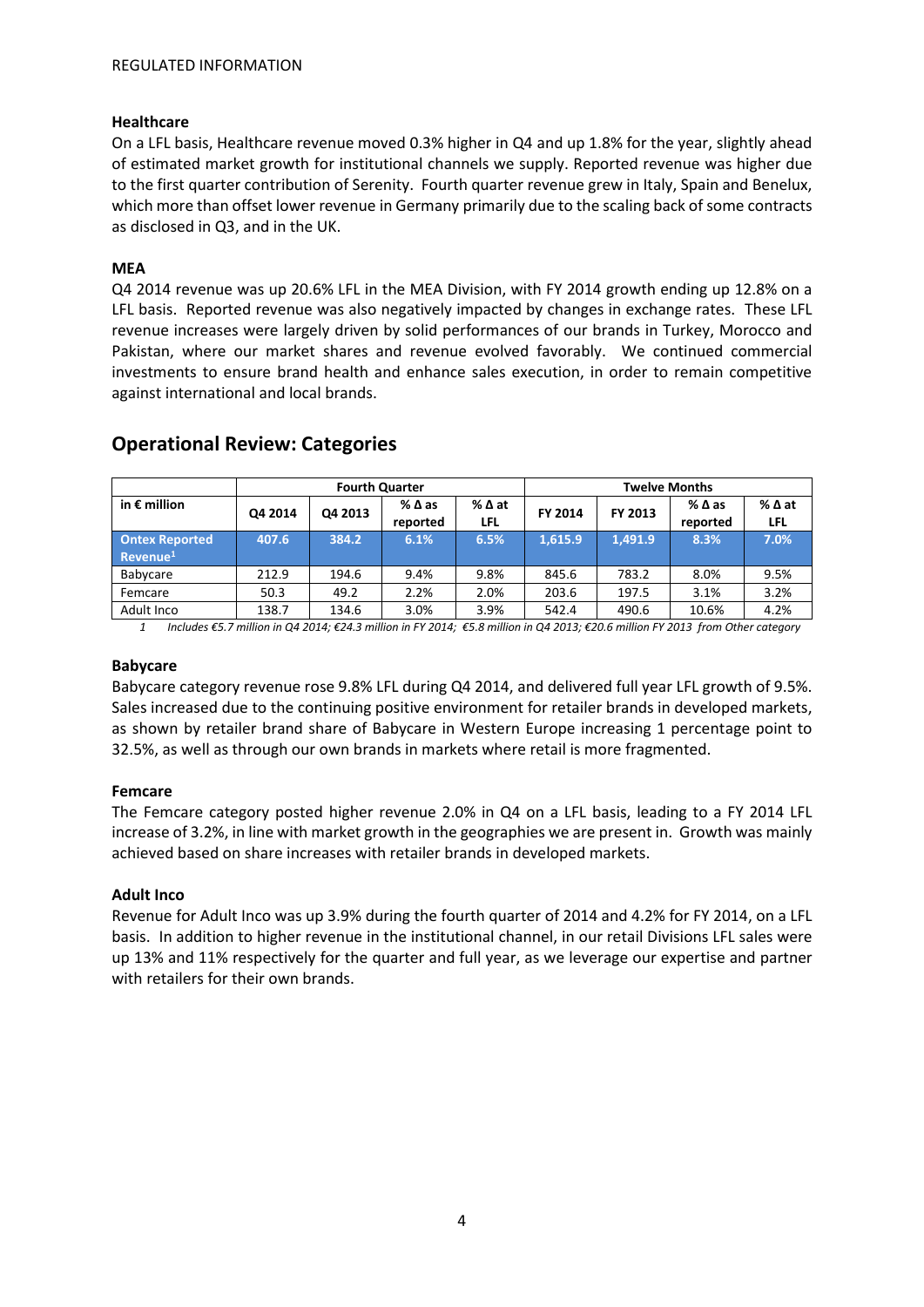|                                  | <b>Fourth Quarter</b> |         |                             |                    | <b>Twelve Months</b> |         |                             |               |
|----------------------------------|-----------------------|---------|-----------------------------|--------------------|----------------------|---------|-----------------------------|---------------|
| in $\epsilon$ million            | Q4 2014               | Q4 2013 | $%$ $\Delta$ as<br>reported | %∆at<br><b>LFL</b> | FY 2014              | FY 2013 | $%$ $\Delta$ as<br>reported | % ∆ at<br>LFL |
| <b>Ontex Reported</b><br>Revenue | 407.6                 | 384.2   | 6.1%                        | 6.5%               | 1.615.9              | 1.491.9 | 8.3%                        | 7.0%          |
| Western Europe                   | 276.7                 | 269.5   | 2.7%                        | 1.4%               | 1,111.6              | 1.020.7 | 8.9%                        | 4.1%          |
| Eastern Europe                   | 56.8                  | 51.1    | 11.2%                       | 21.5%              | 216.2                | 197.3   | 9.6%                        | 15.4%         |
| <b>ROW</b>                       | 74.2                  | 63.6    | 16.7%                       | 15.9%              | 288.1                | 273.9   | 5.2%                        | 11.8%         |

### **Operational Review: Geographies**

Combined revenue for Eastern Europe and ROW amounted to 32% of total Ontex revenue in Q4.

### **OUTLOOK**

We enter 2015 with good momentum in our business and confidence in our medium-term growth model for outperformance in attractive markets. With the competitive environment in Retail and Health Systems impacting prices in some markets in the second half of 2014, we currently anticipate that our Ontex markets in 2015 will grow towards the middle to lower end of the 3-4% range. On top, we continue to target an outperformance of 1-2%, leading to 4-6% LFL growth while delivering sustainable improvement in margins.

We seek moderate Adjusted EBITDA margin expansion of around 30 bps a year, and we will continue to rely on our own actions, including efficiency gains. Fluff costs remain at an all-time high at the beginning of 2015, above the first half of 2014, and are also strongly influenced by the US Dollar/Euro exchange rate. We will only start seeing the impact of lower oil prices on the costs of our oil-based raw materials towards the end of Q1 2015, due to the time lag in our price mechanism.

### **FINANCIAL REVIEW**

|                                         | <b>Fourth Quarter</b> |         |         | <b>Twelve Months</b> |           |            |  |
|-----------------------------------------|-----------------------|---------|---------|----------------------|-----------|------------|--|
| in $\epsilon$ million                   | Q4 2014               | Q4 2013 | % Δ     | FY 2014              | FY 2013   | % Δ        |  |
| <b>Ontex Reported</b><br><b>Revenue</b> | 407.6                 | 384.2   | 6.1%    | 1,615.9              | 1,491.9   | 8.3%       |  |
| Cost of sales                           | (294.5)               | (279.1) | (5.5%)  | (1, 169.2)           | (1,094.8) | (6.8%)     |  |
| Gross margin                            | 113.1                 | 105.1   | 7.6%    | 446.7                | 397.1     | 12.5%      |  |
| Operating expenses                      | (72.6)                | (67.1)  | (8.2%)  | (282.8)              | (255.0)   | $(10.9\%)$ |  |
| Non-recurring revenue<br>and expenses   | (34.0)                | (9.8)   | N.A.    | (56.3)               | (19.6)    | N.A.       |  |
| Operating profit                        | 6.5                   | 28.2    | (77.0%) | 107.6                | 122.5     | (12.2%)    |  |
| Net finance cost                        | (29.0)                | (23.6)  | (22.9%) | (90.3)               | (84.0)    | (7.5%)     |  |
| Income tax expense                      | 4.2                   | (4.6)   | N.A.    | (8.7)                | (14.0)    | 37.9%      |  |
| <b>Adjusted EPS</b>                     | 0.23                  | 0.13    | 76.9%   | 0.95                 | 0.61      | 55.7%      |  |

#### **Selected P&L Financial Information**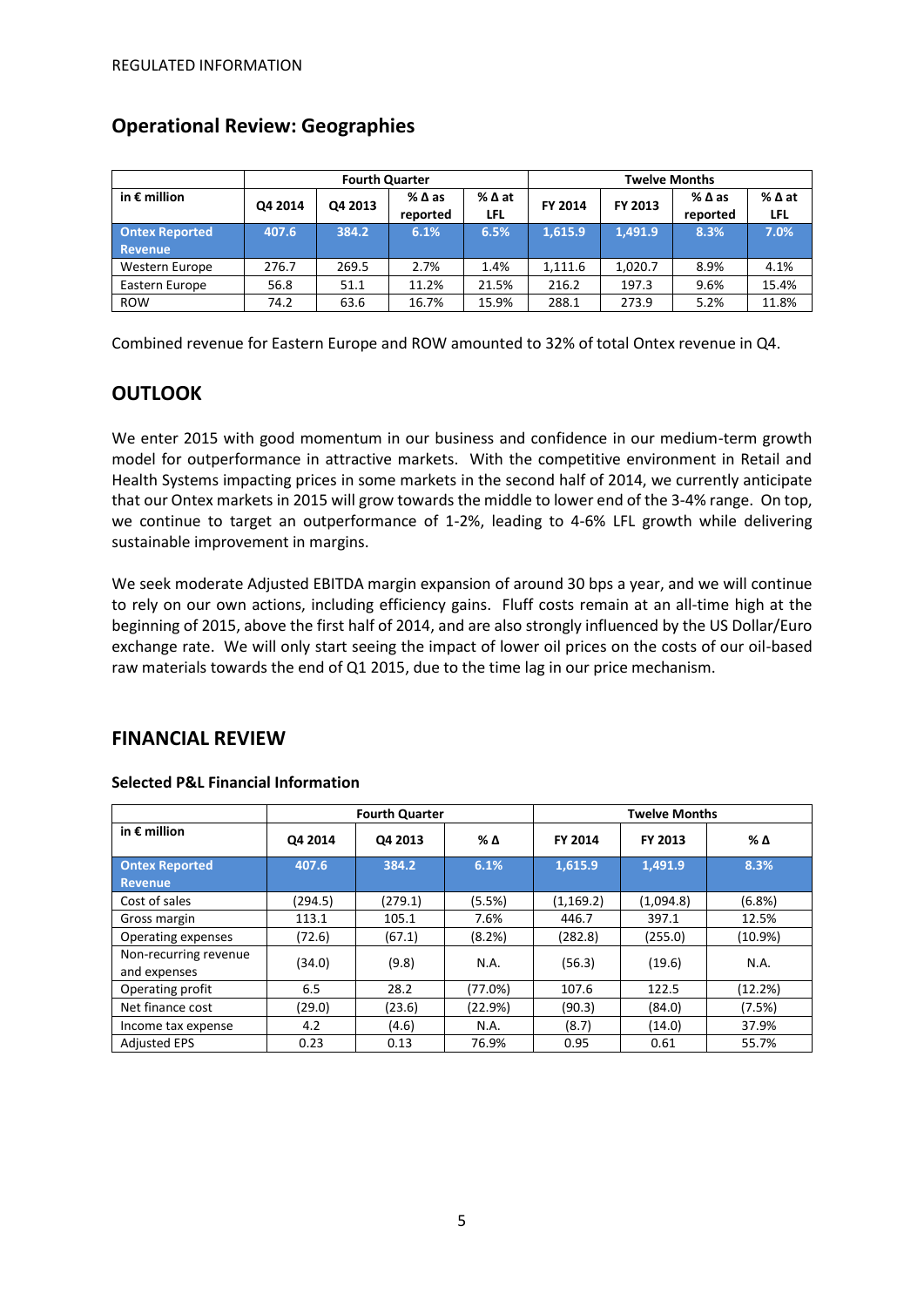|                                       |         | <b>Fourth Quarter</b> |      | <b>Twelve Months</b> |         |         |  |
|---------------------------------------|---------|-----------------------|------|----------------------|---------|---------|--|
| in $\epsilon$ million                 | Q4 2014 | Q4 2013               | % Δ  | FY 2014              | FY 2013 | % Δ     |  |
| Adjusted Free Cash<br>Flow (post tax) | 11.3    | 52.8                  | N.A. | 105.5                | 140.0   | (24.6%) |  |
| - Of which change in<br><b>WC</b>     | (15.6)  | 21.6                  | N.A. | (29.9)               | 23.9    | N.A.    |  |
| - Of which Capex                      | (19.8)  | (9.3)                 | N.A. | (48.9)               | (42.8)  | 14.3%   |  |
|                                       |         |                       |      |                      |         |         |  |
| Net debt                              | N.A.    | N.A.                  | N.A. | 585.1                | 849.2   | (31.1%) |  |
| Available liquidity                   | N.A.    | N.A.                  | N.A. | 135.5                | 136.3   | (0.6%)  |  |

#### **Selected Liquidity Financial Information**

#### **Gross Margin**

Gross margin amounted to €446.7 million for 2014, a 12.5% increase compared to 2013, while Q4 2014 gross margin of €113.1 million was 7.6% higher year on year. As a percentage of sales, 2014 gross margin expanded to 27.6%, 102 basis points over last year, while Q4 2014 gross margin as a percentage of sales of 27.7% was 39 basis points above a year ago. The gross margin improvements can be partly attributed to increased operating leverage due to top line growth, an incremental contribution in Q1 from the Serenity acquisition as well as efficiency programs; however Q4 was more adversely impacted by changes in foreign exchange rates.

#### **Adjusted EBITDA**

*Adjusted EBITDA is a non-IFRS measure is defined as EBITDA plus non-recurring expenses (including the 2014 IPO and refinancing) and revenues excluding non-recurring depreciation and amortization. EBITDA is also a non-IFRS measure, defined as earnings before net finance cost, income taxes, depreciation and amortization.*

2014 Adjusted EBITDA rose by 13.0% to €196.1 million, and by 5.4% to €48.5 million in Q4. Growth for the full year was due to higher gross margins, while our main operating expenses increased broadly in line with revenue, reflecting the further strengthening of our organization as well as stronger geographical focus and increased functional support. Adjusted EBITDA for the fourth quarter increased at a lower rate than the full year, partly explained by lower gross margin expansion mentioned above, in which there was a negative foreign exchange impact, as well as a rise in sales and marketing expenses, leading to a slight contraction of Q4 Adjusted EBITDA margin.

#### **Foreign Exchange**

The impact of changes in foreign exchange rates on revenue for 2014 was negative, primarily in the first half of the year. This was mainly due to the negative evolution of the Turkish Lira, Russian Rouble and Australian Dollar versus the Euro, which was only partly compensated by a strengthening British Pound. In the fourth quarter, the foreign exchange impact on revenue was limited, as a lower Russian Rouble was largely offset by a strong British Pound.

Changes in foreign exchange rates impacted Adjusted EBITDA negatively in 2014, due to the above mentioned currency fluctuations. The Q4 impact on Adjusted EBITDA was on top negatively impacted by the stronger US Dollar, while the impacts of the lower Russian Rouble and strong British pound largely offset each other.

#### **Net Finance Costs**

The net finance cost for 2014 totalled €90.3 million, 7.5% higher than the previous year. Interest expenses on the group's debt decreased in 2014 by 12% or nearly €8 million due to a lower average level of debt since redemption of the €280 million Floating Rate Notes in July. However, these savings were more than offset by €11.6 million accelerated amortization of borrowing expenses related to the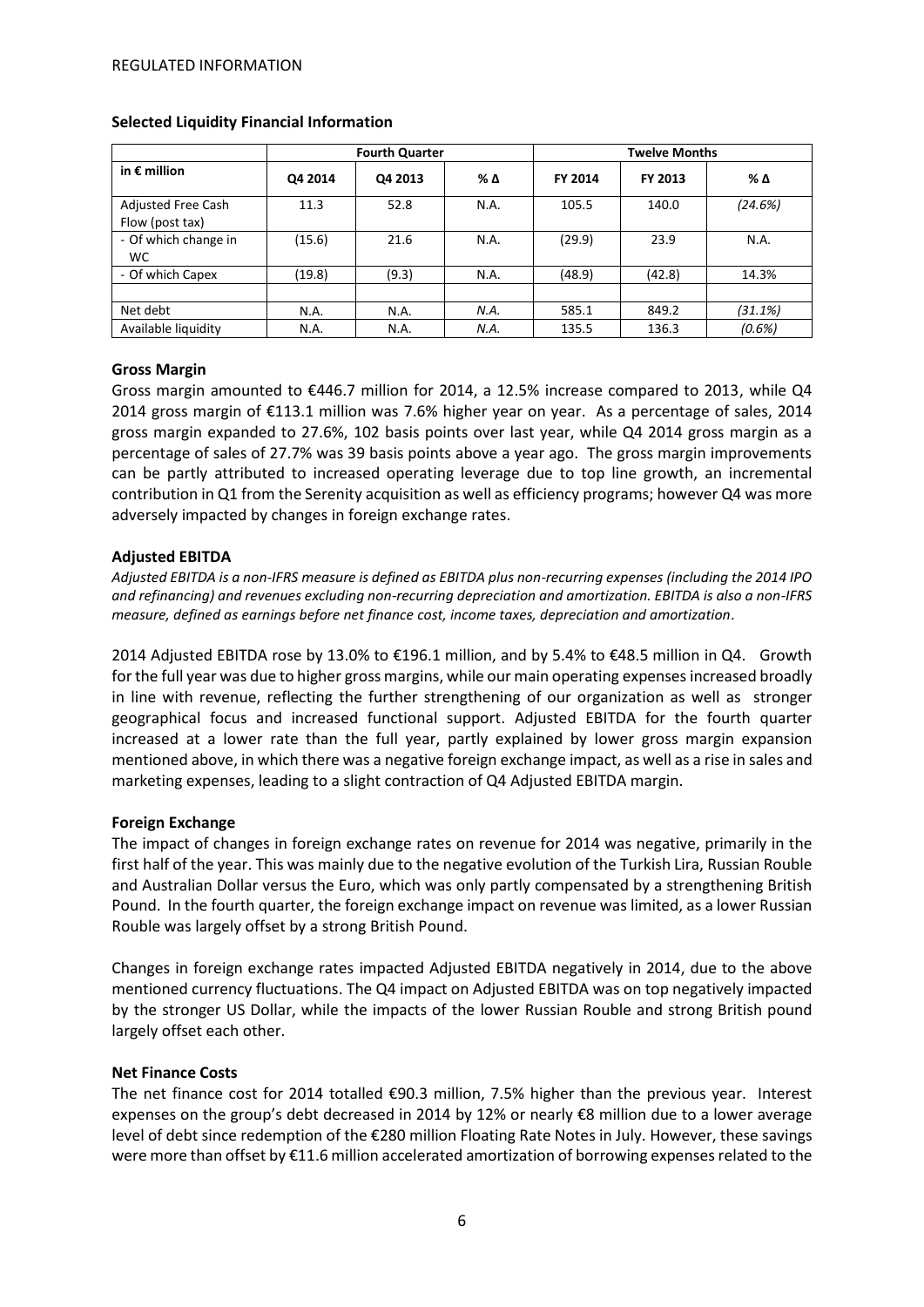early redemptions of notes in July and December. In 2015, we will fully benefit from this refinancing which brings €29 million of annual interest costs savings on the remaining debt.

#### **Income Tax Expense**

Income Tax Expense was €8.7 million in 2014, a decrease of 38% compared to previous year.

#### **Working Capital**

2014 working capital was at 11.4% of revenue compared to 10.9% in 2013. The increase is mainly due to a temporary buildup of VAT receivables in Italy, which is expected to unwind in 2016, as well as rebuilding baby diaper inventories in the first half of 2014 from low levels at the end of 2013 as previously disclosed. Q4 working capital needs increased by €15.6 million, partly explained by a negative impact from supplier payment cycle timing, as mentioned last quarter, whereby some supplier payments shifted into Q4.

#### **Capex**

Capital expenditures for 2014 were €48.9 million, representing 3% of sales and in line with our model.

#### **Adjusted Free Cash Flow (post tax)**

*Adjusted Free Cash Flow calculated as Adjusted EBITDA (see definition above) less capex, change in working capital and cash taxes paid.*

For 2014 adjusted free cash flow was €105.5 million, a decrease of 24.6% compared to 2013 primarily due to the increase of working capital detailed above, partly compensated by higher Adjusted EBITDA.

#### **Financing and Liquidity**

Cash and cash equivalents were €35.5 million at December 31, 2014.

Net debt at December 31, 2014 amounted to €585.1 million, and net leverage based on the last twelve months Adjusted EBITDA was 2.98x.

The revolving credit facility of €100 million was undrawn at the end of December 2014, and available liquidity was €135.5 million.

#### **Dividends**

The Board of Directors has proposed a first dividend of  $\epsilon$ 0.19 per share, representing a payout ratio of 35% and consistent with the company's dividend policy as outlined during the IPO in June 2014. The proposed dividend has been prorated to reflect the six month period of the 2014 financial year for which the shares were listed. In addition, given the exceptional nature of the IPO and subsequent refinancing costs, the Board has proposed, as a one-time exception, to exclude the non-recurring and finance expenses related to these two events for the purpose of the dividend calculation. The dividend is subject to shareholder approval at the Annual General Meeting of Shareholders.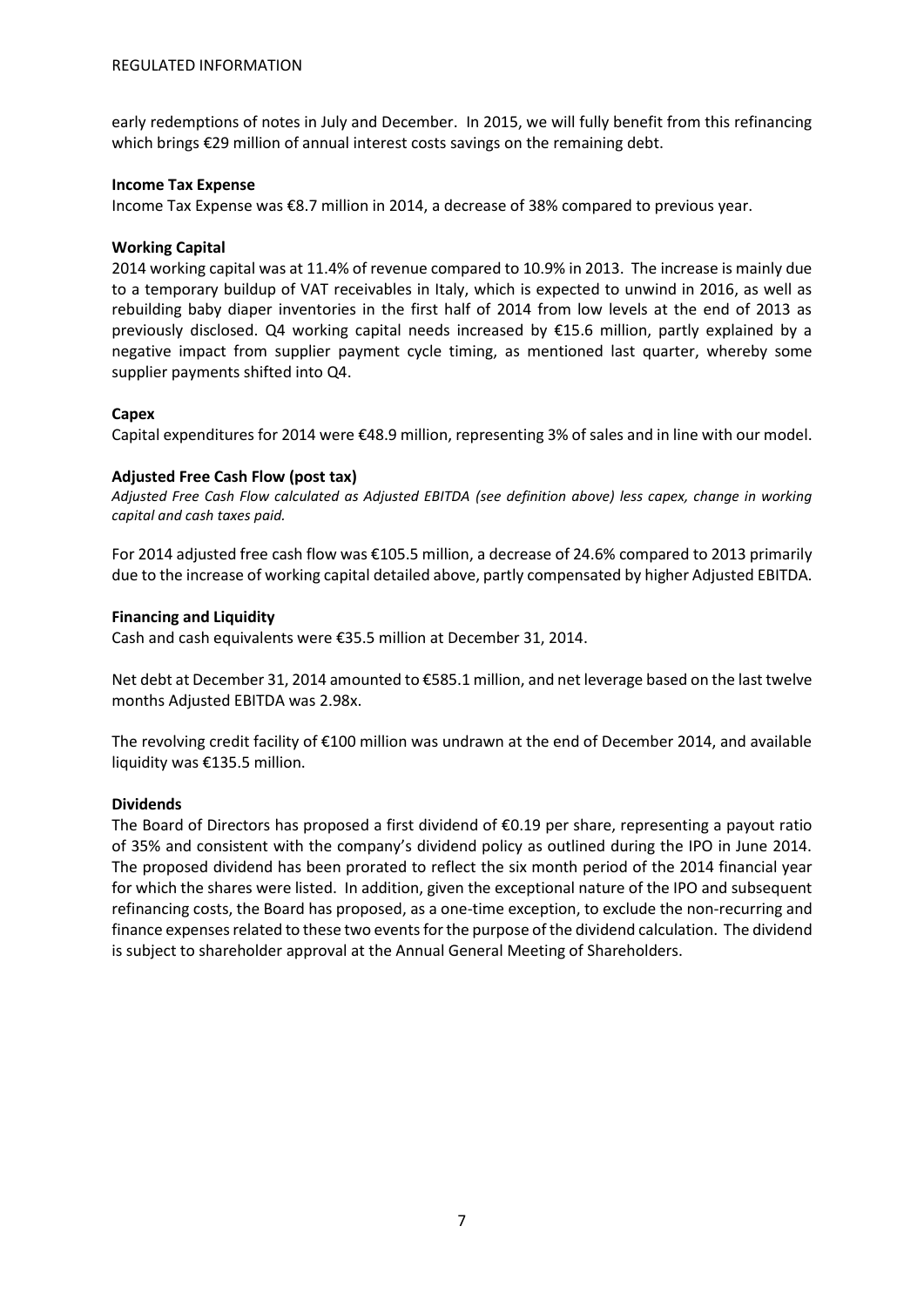### **Notes to the Unaudited Consolidated Financial Information**

### **Note 1 Corporate Information**

The above press release and related financial information of Ontex Group NV for the twelve months ended December 31 2014 was authorized for issue in accordance with a resolution of the Board on March 4, 2015.

### **Note 2 Legal Status**

Ontex Group NV is a limited-liability company incorporated in the form of a naamloze vennootschap under Belgian law. Ontex Group NV has its registered office at Korte Keppestraat 21/31, 9320 Erembodegem (Aalst), Belgium. The shares of Ontex Group NV are listed on the regulated market of Euronext Brussels.

## **Note 3 Accounting Policies**

The accounting policies used to prepare the financial statements for the period from January 1, 2014 to December 31, 2014 are consistent with those applied in the audited consolidated financial statement for the year ended December 31, 2013 of Ontex I Sà.r.l..

The accounting policies have been consistently applied to all the periods presented.

### **Note 4 Events after the Reporting Period**

There are no events after the end of the reporting period.

### **Note 5 Auditors Report**

The statutory auditor has confirmed that the audit, which is substantially complete, has not to date revealed any material misstatement in the draft consolidated accounts, and that the accounting data reported in the press release is consistent, in all material respects, with the draft accounts from which it has been derived.

## **Note 6 Information on 2014 and 2015 Divisional Structure**

Following a review of the Group's customers and countries, a slight modification to the 4 Divisions has been made for which revenue is reported, effective January 1 2015. A limited amount of activities which represent in aggregate less than 2% of Group revenue have been re-assigned to the Growth Markets Division from Mature Market Retail, Middle East Africa (MEA) which becomes Middle East North Africa (MENA), and Healthcare. Quarterly revenue data for 2013 and 2014, as well as reported and LFL changes for 2014 compared to 2013, are included in Annex B, as a basis for comparison in future reporting.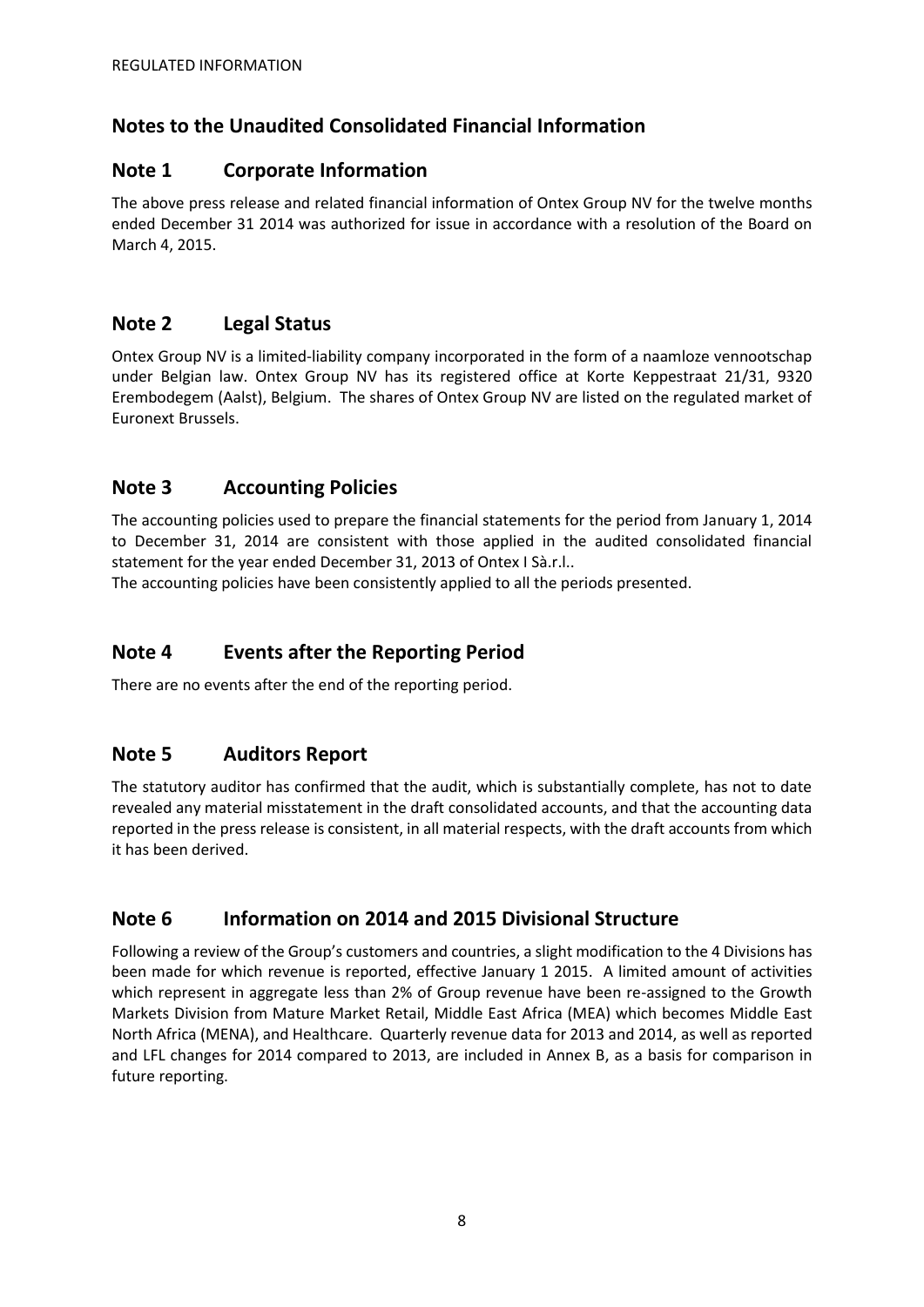### **CONFERENCE CALL**

Management will host a presentation for investors and analysts on March 5, 2015 at 8:00am GMT / 9:00am CET. A copy of the presentation slides will be available a[t http://www.ontexglobal.com/.](http://www.ontexglobal.com/)

If you would like to participate in the conference call, please dial-in 5 to10 minutes prior using the details below:

**United Kingdom:** +44 20 3427 1905 **United States:** +1 718 971 5738 **Belgium:** +32 2 402 3092

**Passcode:** 6629963

### **FINANCIAL CALENDAR 2015**

| November 5, 2015 |
|------------------|
|                  |

### **ENQUIRIES**

**Investors** Philip Ludwig +32 53 333 730 [Philip.ludwig@ontexglobal.com](mailto:Philip.ludwig@ontexglobal.com)

Fairvue Partners +44 20 7614 2900 [Ontex@fairvuepartners.com](mailto:Ontex@fairvuepartners.com)

**Press** Gaëlle Vilatte +32 53 333 708 [Gaelle.vilatte@ontexglobal.com](mailto:Gaelle.vilatte@ontexglobal.com)

Luc Osselaer +32 476 451 501 [Luc.osselaer@a-cross.com](mailto:Luc.osselaer@a-cross.com)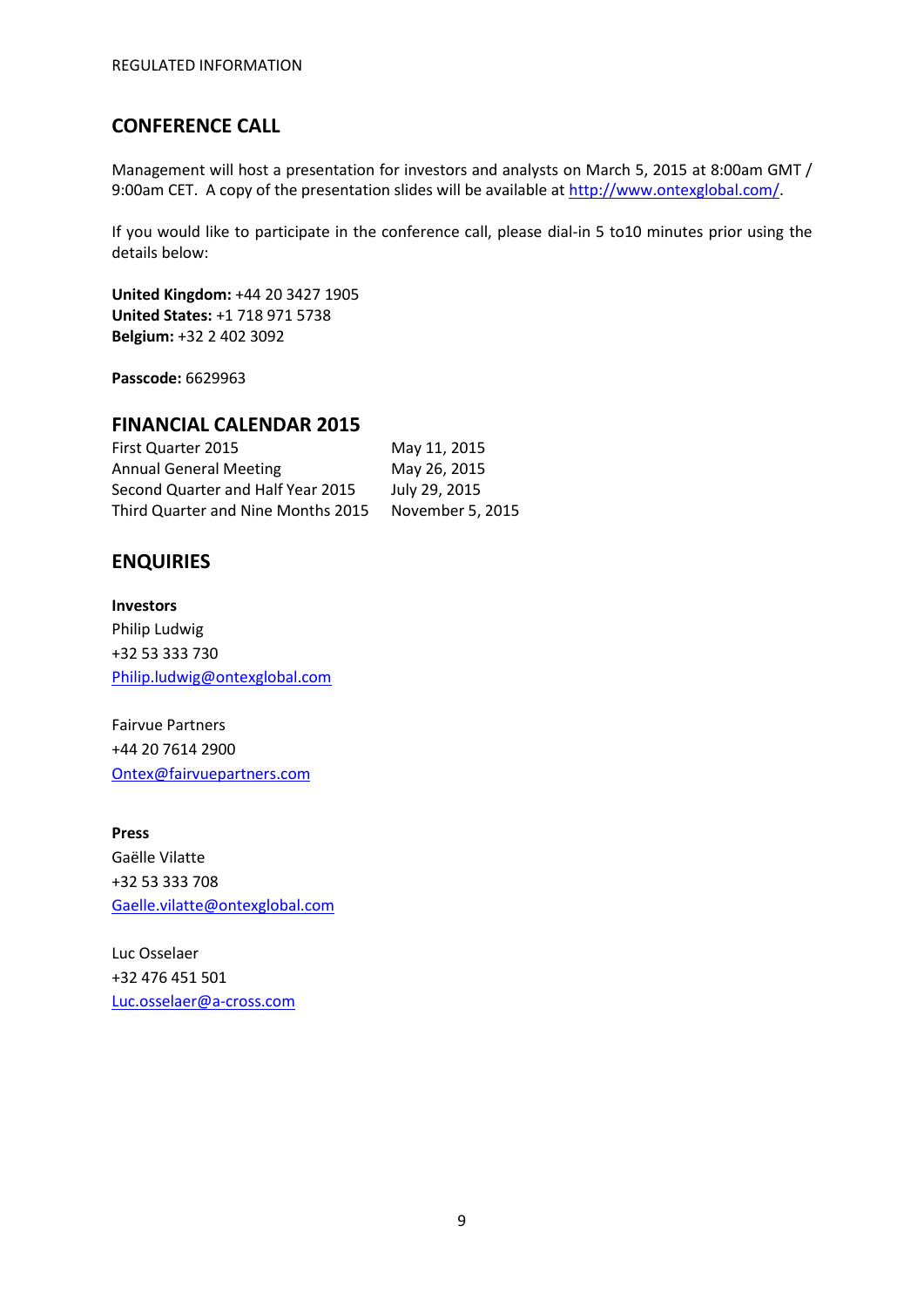# **ANNEX A – ONTEX GROUP NV UNAUDITED CONSOLIDATED FINANCIAL INFORMATION**

# **Unaudited Consolidated Income Statement**

|                                                    | <b>Fourth Quarter</b> |               |                  | <b>Twelve Months</b> |
|----------------------------------------------------|-----------------------|---------------|------------------|----------------------|
|                                                    | 2014                  | 2013          | 2014             | 2013                 |
|                                                    | <b>Successor</b>      | Predecessor   | <b>Successor</b> | Predecessor          |
| in $\epsilon$ million                              |                       |               |                  |                      |
| Revenue                                            | 407.6                 | 384.2         | 1,615.9          | 1,491.9              |
| Cost of sales                                      | (294.5)               | (279.1)       | (1, 169.2)       | (1,094.8)            |
| <b>Gross margin</b>                                | 113.1                 | 105.1         | 446.7            | 397.1                |
| Distribution expenses<br>Sales and marketing       | (38.6)                | (37.7)        | (151.4)          | (136.3)              |
| expenses                                           | (22.4)                | (19.8)        | (84.0)           | (78.0)               |
| General administrative<br>expenses                 | (12.0)                | (11.2)        | (44.9)           | (41.1)               |
| Other operating<br>income/(expense), net           | 0.4                   | 1.6           | (2.5)            | 0.4                  |
| Non-recurring revenue<br>and expenses              | (34.0)                | (9.8)         | (56.3)           | (19.6)               |
| <b>Operating profit</b>                            | 6.5                   | 28.2          | 107.6            | 122.5                |
| Finance income<br>Finance costs                    | 5.0<br>(34.0)         | 6.3<br>(29.9) | 13.9<br>(104.2)  | 17.9<br>(101.9)      |
| <b>Net finance cost</b>                            | (29.0)                | (23.6)        | (90.3)           | (84.0)               |
| Profit before income tax                           | (22.5)                | 4.6           | 17.3             | 38.5                 |
| Income tax expense                                 | 4.2                   | (4.6)         | (8.7)            | (14.0)               |
| Profit for the period                              | (18.3)                |               | 8.6              | 24.5                 |
| Profit attributable to:                            |                       |               |                  |                      |
| Owners of the parent                               | (18.3)                |               | 8.6              | 22.9                 |
| Non-controlling interests<br>Profit for the period | (18.3)                |               | 8.6              | 1.6<br>24.5          |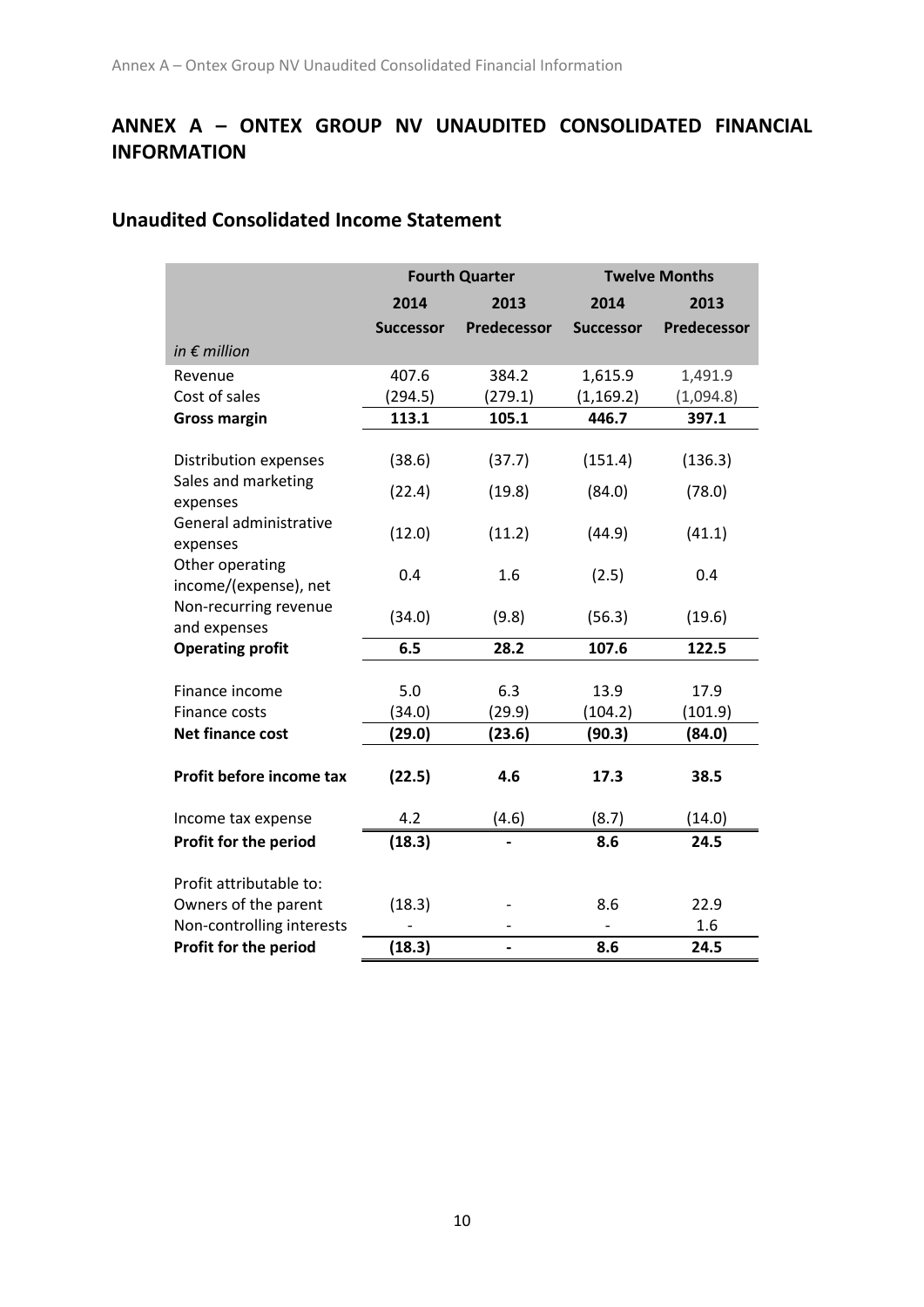# **Unaudited Consolidated Statement of Financial Position**

|                                        | December 31,<br>2014<br><b>Successor</b> | December 31,<br>2013<br><b>Predecessor</b> |
|----------------------------------------|------------------------------------------|--------------------------------------------|
| in $\epsilon$ million                  |                                          |                                            |
| <b>ASSETS</b>                          |                                          |                                            |
| <b>Non-current Assets</b>              |                                          |                                            |
| Goodwill and other intangible assets   | 864.6                                    | 864.8                                      |
| Property, plant and equipment          | 296.5                                    | 282.0                                      |
| Deferred tax assets                    | 10.4                                     | 0.3                                        |
| Receivables                            |                                          | 0.1                                        |
|                                        | 1,171.5                                  | 1,147.2                                    |
| <b>Current Assets</b>                  |                                          |                                            |
| Inventories                            | 200.9                                    | 182.2                                      |
| Trade receivables                      | 204.3                                    | 199.0                                      |
| Prepaid expenses and other receivables | 55.9                                     | 37.4                                       |
| Current income tax                     | 6.1                                      | 3.8                                        |
| Derivative financial assets            | 7.3                                      | 1.1                                        |
| Cash and cash equivalents              | 35.5                                     | 61.4                                       |
|                                        | 510.0                                    | 484.9                                      |
| <b>TOTAL ASSETS</b>                    | 1,681.5                                  | 1,632.1                                    |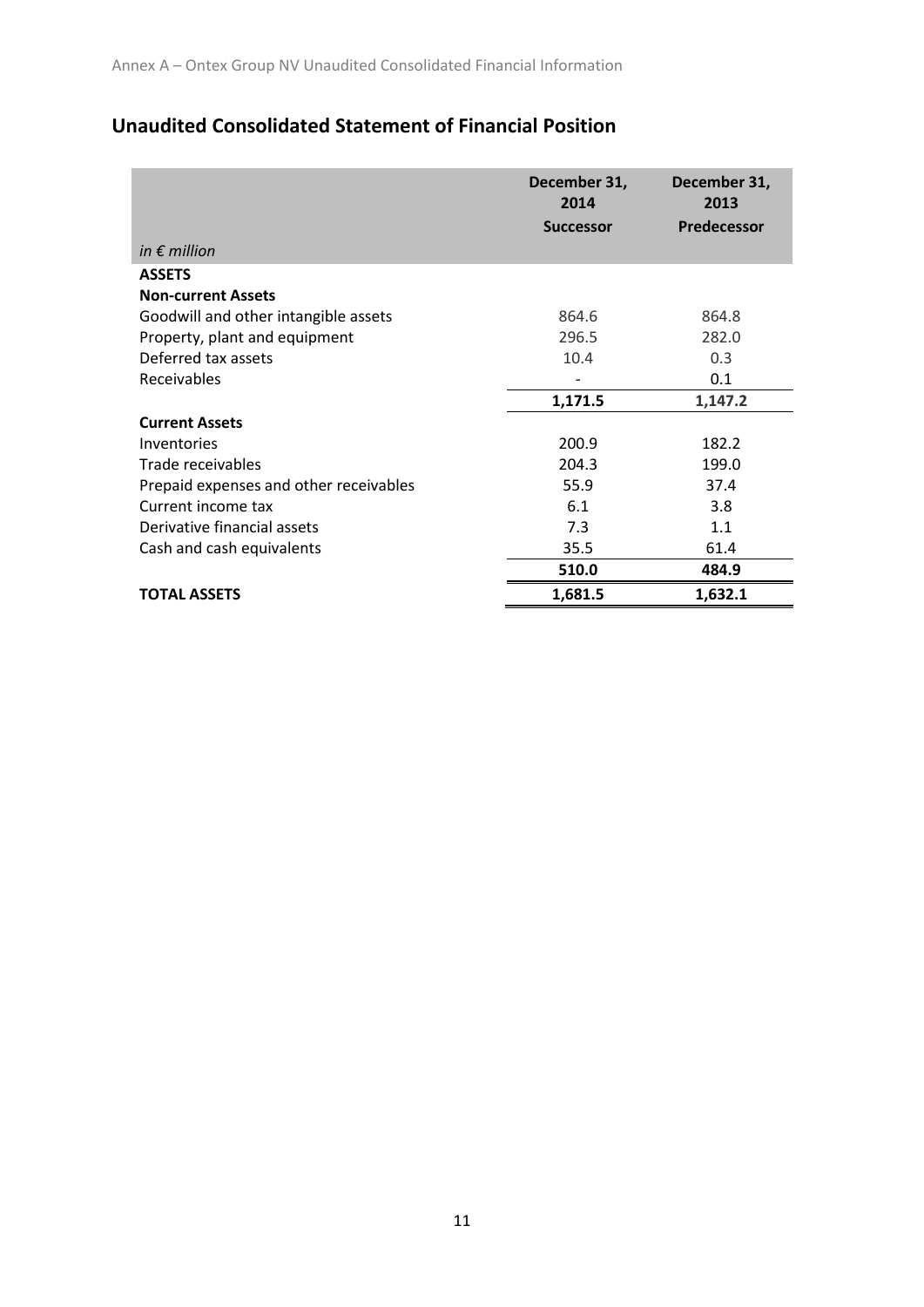# **Unaudited Consolidated Statement of Financial Position (continued)**

|                                              | December 31,<br>2014<br><b>Successor</b> | December 31,<br>2013<br><b>Predecessor</b> |
|----------------------------------------------|------------------------------------------|--------------------------------------------|
| in $\epsilon$ million                        |                                          |                                            |
| <b>EQUITY AND LIABILITIES</b>                |                                          |                                            |
| Equity attributable to owners of the company |                                          |                                            |
| Share capital & Premium                      | 799.7                                    | 420.0                                      |
| <b>Cumulative translation differences</b>    | (18.3)                                   | (19.9)                                     |
| Retained earnings and other reserves         | (110.4)                                  | (64.4)                                     |
| <b>Controlling interests</b>                 | 671.0                                    | 335.7                                      |
| Non-controlling interests                    |                                          | 23.5                                       |
| <b>TOTAL EQUITY</b>                          | 671.0                                    | 359.2                                      |
|                                              |                                          |                                            |
| <b>Non-current liabilities</b>               |                                          |                                            |
| Employee benefit liabilities                 | 19.6                                     | 15.8                                       |
| Provisions                                   | 0.2                                      | 0.1                                        |
| Interest-bearing debts                       | 618.2                                    | 896.7                                      |
| Other non-current financial liabilities      | 5.0                                      | 10.0                                       |
| Deferred income tax liabilities              | 22.3                                     | 14.8                                       |
| Other payables                               |                                          | 2.3                                        |
|                                              | 665.3                                    | 939.7                                      |
| <b>Current liabilities</b>                   |                                          |                                            |
| Interest-bearing debts                       | 2.4                                      | 13.9                                       |
| Derivative financial liabilities             | 5.5                                      | 1.9                                        |
| Other current financial liabilities          | 5.0                                      | 8.0                                        |
| Trade payables                               | 254.5                                    | 240.9                                      |
| Accrued expenses and other payables          | 22.3                                     | 16.0                                       |
| <b>Social liabilities</b>                    | 28.8                                     | 25.9                                       |
| Current income tax liabilities               | 20.9                                     | 19.0                                       |
| Provisions                                   | 5.8                                      | 7.5                                        |
|                                              | 345.2                                    | 333.2                                      |
| <b>TOTAL LIABILITIES</b>                     | 1,010.5                                  | 1,272.9                                    |
| <b>TOTAL EQUITY AND LIABILITIES</b>          | 1,681.5                                  | 1,632.1                                    |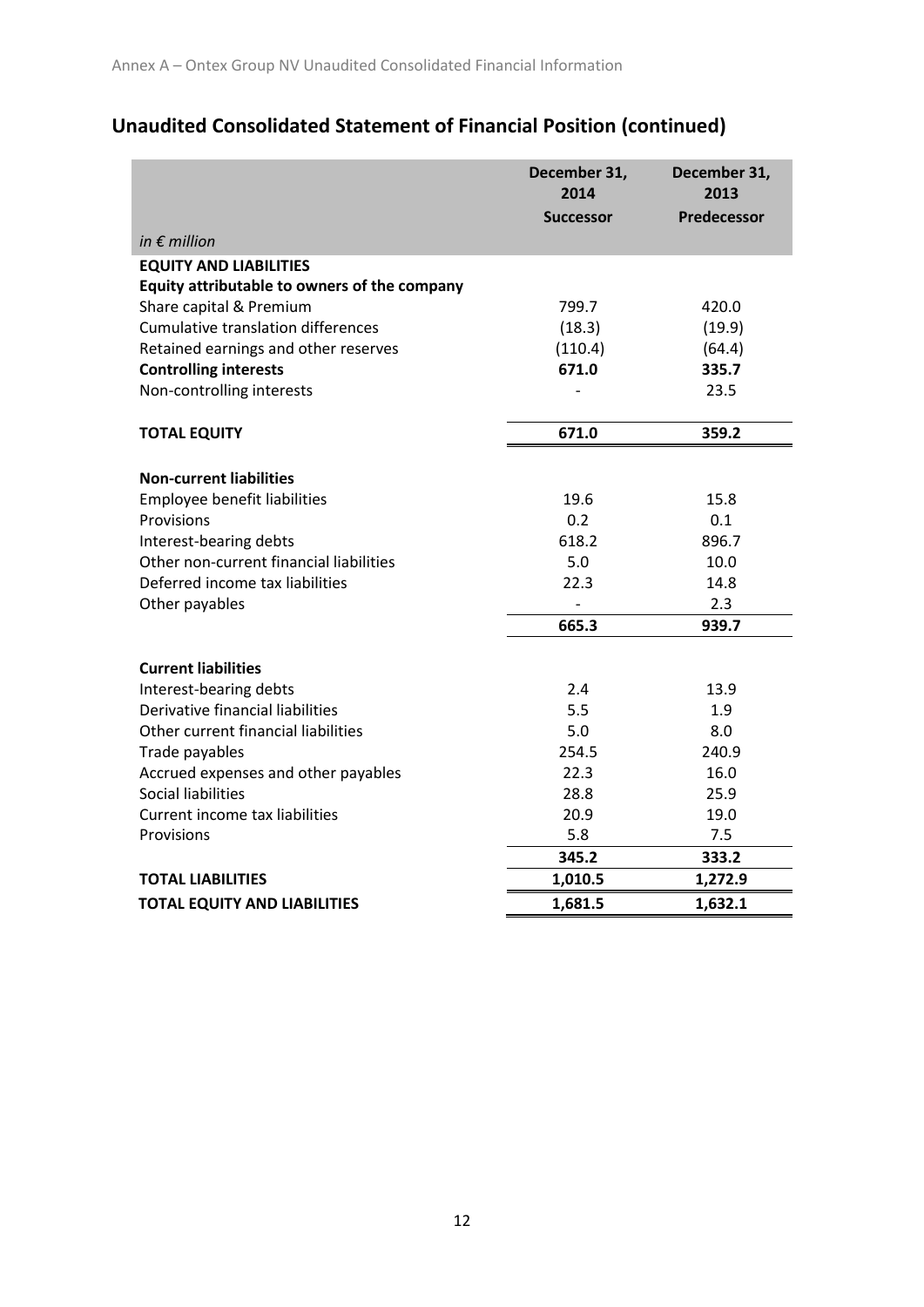# **Unaudited Consolidated Condensed Statement of Cash Flow**

|                                                       | <b>Fourth Quarter</b> |                    | <b>Twelve Months</b> |             |
|-------------------------------------------------------|-----------------------|--------------------|----------------------|-------------|
|                                                       | 2014                  | 2013               | 2014                 | 2013        |
|                                                       | <b>Successor</b>      | <b>Predecessor</b> | <b>Successor</b>     | Predecessor |
| in $\epsilon$ million                                 |                       |                    |                      |             |
| <b>CASH FLOWS FROM OPERATING ACTIVITIES</b>           |                       |                    |                      |             |
|                                                       |                       |                    |                      |             |
| Net profit/(loss) for the year                        | (18.3)                |                    | 8.6                  | 24.5        |
| Adjustments for non cash                              |                       |                    |                      |             |
| items and non-operating                               | 49.7                  | 60.4               | 156.8                | 124.7       |
| items                                                 |                       |                    |                      |             |
| <b>Cash from operating</b>                            | 31.4                  | 60.4               | 165.4                | 149.2       |
| activities before taxes                               |                       |                    |                      |             |
| Income tax paid                                       | (1.8)                 | (5.5)              | (11.8)               | (14.7)      |
| <b>NET CASH GENERATED</b>                             |                       |                    |                      |             |
| <b>FROM OPERATING</b>                                 | 29.6                  | 54.9               | 153.6                | 134.5       |
| <b>ACTIVITIES</b>                                     |                       |                    |                      |             |
| <b>CASH FLOWS FROM</b><br><b>INVESTING ACTIVITIES</b> |                       |                    |                      |             |
| Purchases of property, plant                          |                       |                    |                      |             |
| and equipment and                                     |                       |                    |                      |             |
| intangibles (including capital                        | (19.8)                | (9.3)              | (48.9)               | (42.8)      |
| grants)                                               |                       |                    |                      |             |
| Gain on disposal                                      | 1.4                   |                    | 4.6                  |             |
| Acquisition price paid                                |                       |                    | (8.0)                | (73.2)      |
| <b>NET CASH USED IN</b>                               |                       |                    |                      |             |
| <b>INVESTING ACTIVITIES</b>                           | (18.4)                | (9.3)              | (52.3)               | (116.0)     |
| <b>CASH FLOWS FROM</b>                                |                       |                    |                      |             |
| <b>FINANCING ACTIVITIES</b>                           |                       |                    |                      |             |
| Proceeds from acquisition                             |                       |                    |                      |             |
| (net cash)                                            |                       |                    |                      | 2.1         |
| Proceeds from borrowings                              | 630.0                 |                    | 630.0                | 77.4        |
| Borrowing expenses paid                               | (13.0)                |                    | (13.0)               |             |
| Repayment of borrowings                               | (630.1)               | (20.6)             | (911.3)              | (2.4)       |
| Interest paid                                         | (32.5)                | (30.1)             | (69.2)               | (64.3)      |
| Interest received                                     | 0.1                   | 0.5                | 0.2                  | (0.5)       |
| Cost of refinancing & Other                           | (35.9)                | (2.1)              | (40.2)               | (11.0)      |
| costs of financing                                    |                       |                    |                      |             |
| Realised foreign exchange                             |                       |                    |                      |             |
| (losses)/gains on financing                           | (1.1)                 | (1.0)              | (0.2)                | (4.2)       |
| activities                                            |                       |                    |                      |             |
| Derivative financial asset                            | (2.8)                 |                    | (2.8)                | 5.6         |
| IPO expenses paid through                             |                       |                    | (25.3)               |             |
| equity                                                |                       |                    |                      |             |
| IPO expenses paid through<br>income statement         | (1.4)                 |                    | (20.5)               |             |
| Capital increase                                      |                       |                    | 325.1                |             |
| <b>NET CASH GENERATED</b>                             | (86.7)                | (53.3)             | (127.2)              | 3.7         |
| <b>FROM FINANCING</b>                                 |                       |                    |                      |             |
| <b>ACTIVITIES</b>                                     |                       |                    |                      |             |
|                                                       |                       |                    |                      |             |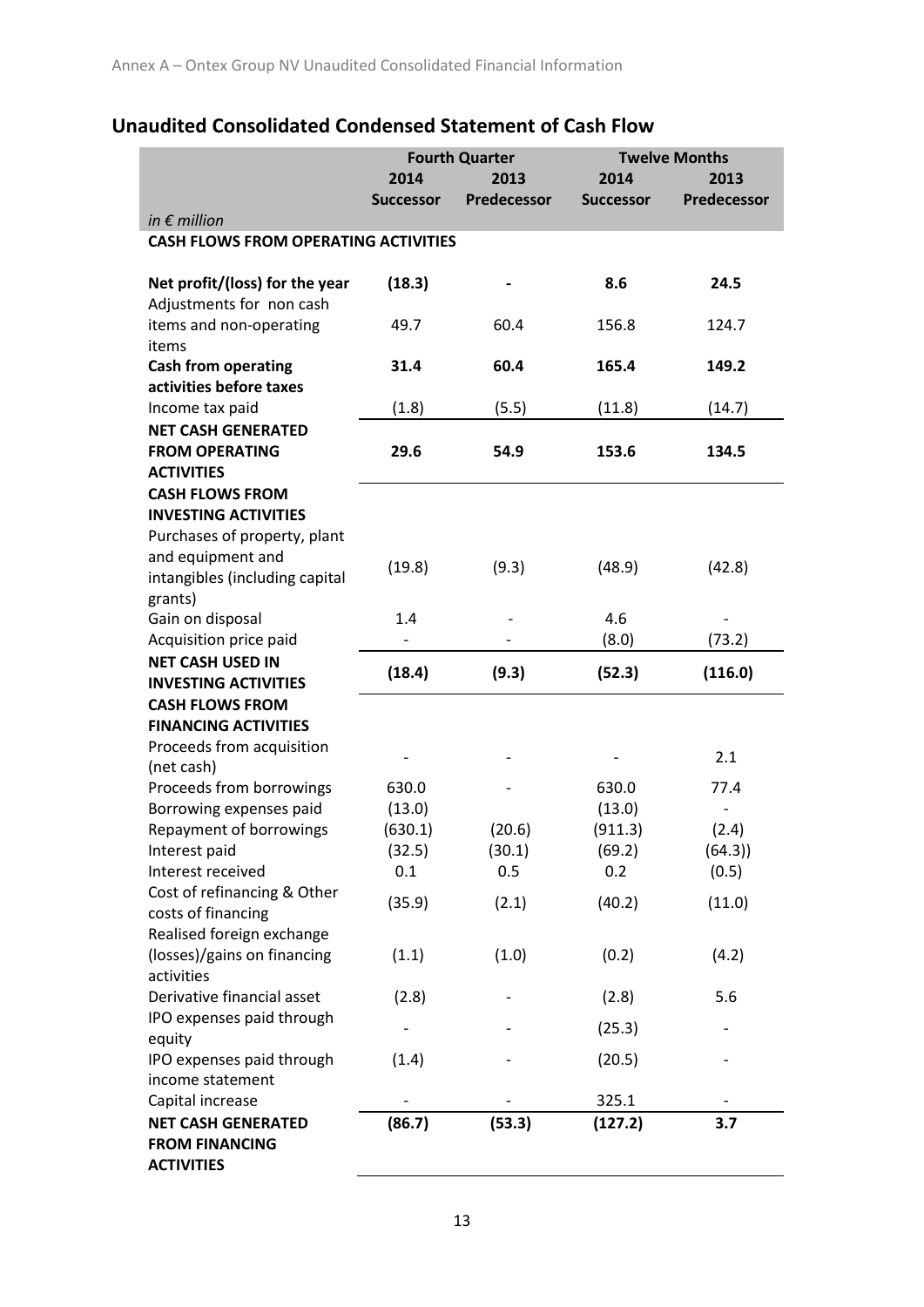Annex A – Ontex Group NV Unaudited Consolidated Financial Information

|                                                           |                  | <b>Fourth Quarter</b> | <b>Twelve Months</b> |             |
|-----------------------------------------------------------|------------------|-----------------------|----------------------|-------------|
|                                                           | 2014             | 2013                  | 2014                 | 2013        |
|                                                           | <b>Successor</b> | Predecessor           | <b>Successor</b>     | Predecessor |
| in $\epsilon$ million                                     |                  |                       |                      |             |
| <b>NET INCREASE IN CASH,</b>                              |                  |                       |                      |             |
| <b>CASH EQUIVALENTS AND</b><br><b>BANK OVERDRAFTS</b>     | (75.5)           | (7.7)                 | (25.9)               | 22.2        |
| <b>CASH, CASH EQUIVALENTS</b>                             |                  |                       |                      |             |
| AT BEGINNING OF THE                                       | 111.0            | 69.1                  | 61.4                 | 39.2        |
| <b>PERIOD</b>                                             |                  |                       |                      |             |
| <b>CASH, CASH EQUIVALENTS</b><br>AT THE END OF THE PERIOD | 35.5             | 61.4                  | 35.5                 | 61.4        |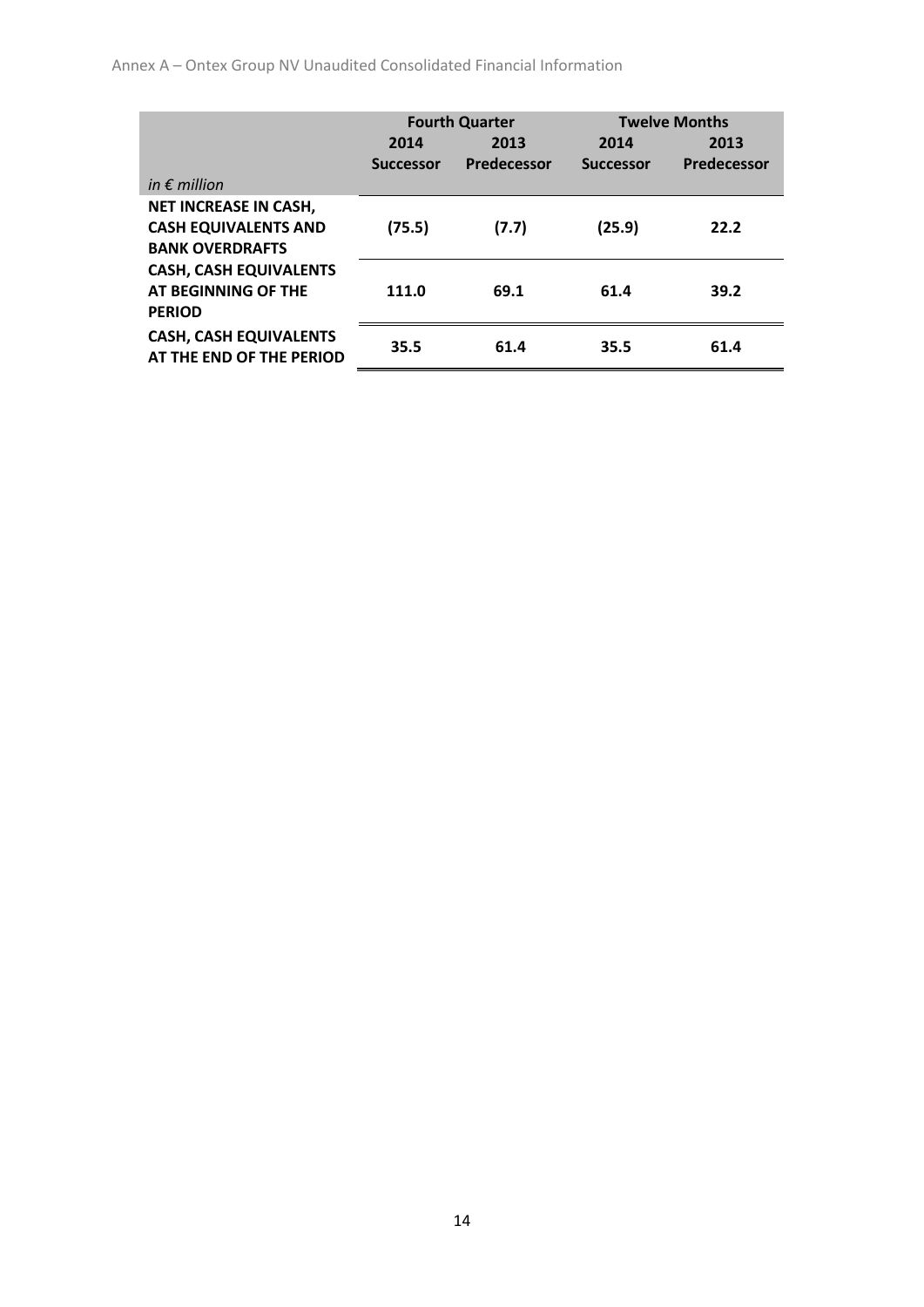## **Additional Financial Information**

### **EARNINGS PER SHARE**

| in $\epsilon$                                        | Q4 2014<br><b>Successor</b> | Q4 2013<br>Predecessor(**) | <b>FY 2014</b><br><b>Successor</b> | <b>FY 2013</b><br><b>Predecessor</b><br>$(**)$ |
|------------------------------------------------------|-----------------------------|----------------------------|------------------------------------|------------------------------------------------|
| <b>Basic Earnings per</b><br>share                   | (0.27)                      |                            | 0.13                               | 0.34                                           |
| <b>Diluted Earnings per</b><br>share                 | (0.27)                      |                            | 0.13                               | 0.34                                           |
| <b>Adjusted Basic</b><br>Earnings per share (*)      | 0.23                        | 0.13                       | 0.95                               | 0.61                                           |
| <b>Adjusted Diluted</b><br>Earnings per share        | 0.23                        | 0.13                       | 0.95                               | 0.61                                           |
| Total number of shares<br>as of December 31,<br>2014 | 68,055,555                  | 68,055,555                 | 68,055,555                         | 68,055,555                                     |

(\*) Adjusted basic earnings defined as profit for the period plus non-recurring expenses and tax effect on non-recurring expenses, attributable to the owners of the parent

(\*\*) All earnings per share for 2013 are calculated based on the number of shares at the closing of the IPO which resulted in a total of 68,055,555 shares

As of December 31, 2014, no effects of dilution affect the net profit attributable to ordinary equity holders and the weighted average number of ordinary shares.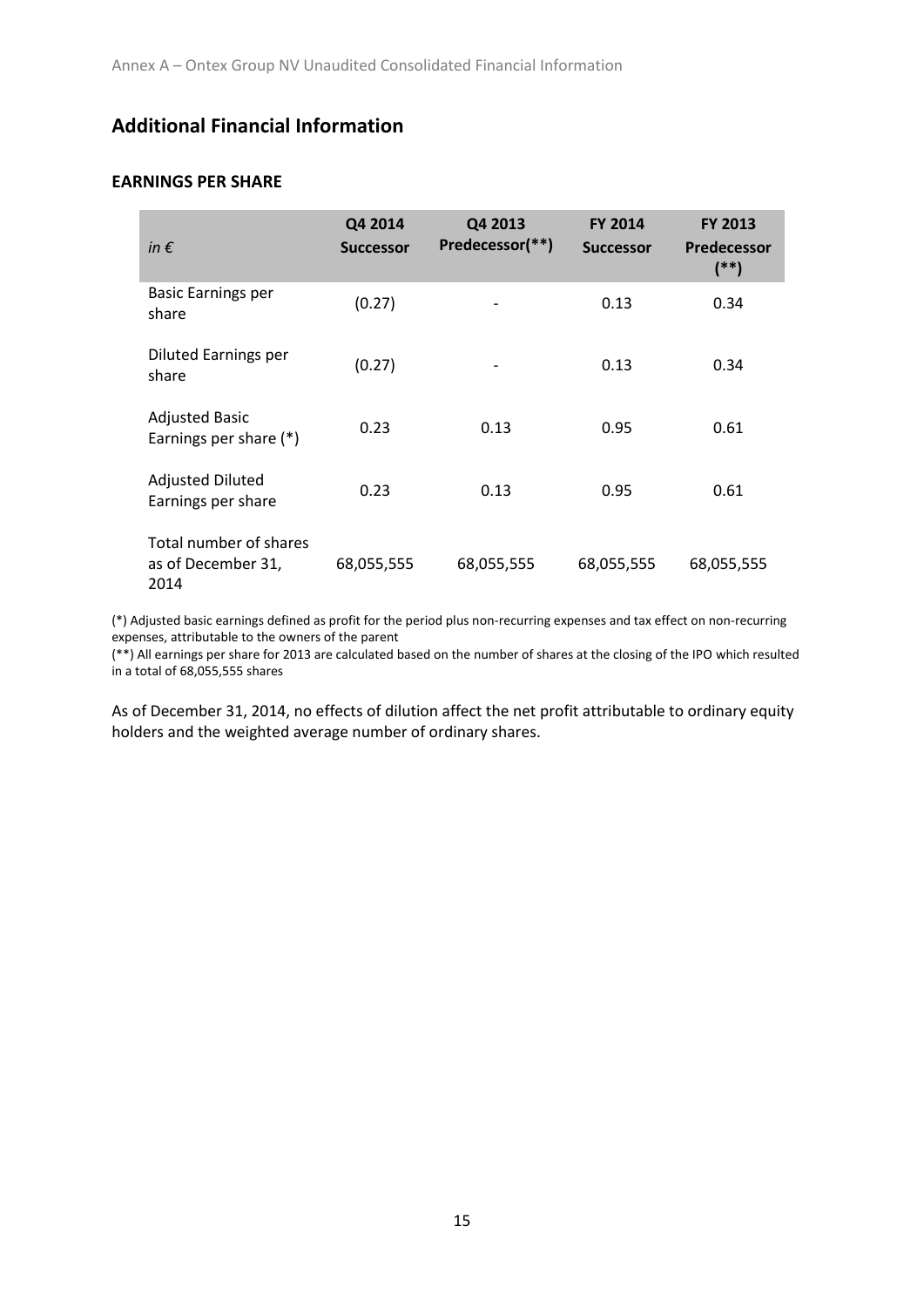|                                                                                                                  |                  | <b>Fourth Quarter</b> |                  | <b>Twelve Months</b> |  |  |
|------------------------------------------------------------------------------------------------------------------|------------------|-----------------------|------------------|----------------------|--|--|
|                                                                                                                  | 2014             | 2013                  | 2014             | 2013                 |  |  |
|                                                                                                                  | <b>Successor</b> | Predecessor           | <b>Successor</b> | Predecessor          |  |  |
| in $\epsilon$ million                                                                                            |                  |                       |                  |                      |  |  |
| Reconciliation of operating profit to net income before interest, tax, depreciation and<br>amortization (EBITDA) |                  |                       |                  |                      |  |  |
| <b>Operating Profit</b>                                                                                          | 6.5              | 28.2                  | 107.6            | 122.5                |  |  |
| Depreciation and<br>amortization $(*)$                                                                           | 7.4              | 9.1                   | 32.5             | 33.8                 |  |  |
| EBITDA (**)                                                                                                      | 13.9             | 37.3                  | 140.1            | 156.3                |  |  |
| Reconciliation of net income before interest, tax, depreciation and amortization (EBITDA)                        |                  |                       |                  |                      |  |  |
| to adjusted EBITDA                                                                                               |                  |                       |                  |                      |  |  |
| <b>EBITDA</b>                                                                                                    | 13.9             | 37.3                  | 140.1            | 156.3                |  |  |
| Non-recurring expenses<br>excluding amortization                                                                 | 34.6             | 8.7                   | 56.0             | 17.3                 |  |  |
| Adjusted EBITDA (***)                                                                                            | 48.5             | 46.0                  | 196.1            | 173.6                |  |  |

#### **Additional information: Reconciliation of Non-IFRS Financial Measures**

#### **Reconciliation (Loss)/profit of the period (Basic Earnings) to Adjusted Basic Earnings**

| <b>Profit for the period</b>   | (18.3)                   | $\overline{\phantom{0}}$ | 8.6  | 22.9 |
|--------------------------------|--------------------------|--------------------------|------|------|
| Non-recurring expenses         |                          |                          |      |      |
| attributable to owners of      | 34.0                     | 9.1                      | 56.3 | 18.3 |
| the Parent                     |                          |                          |      |      |
| Tax correction                 | $\overline{\phantom{0}}$ |                          |      |      |
| <b>Adjusted Basic Earnings</b> | 15.7                     | 9.1                      | 64.9 | 41.2 |

(\*) Depreciation and amortization (D&A) included €8.0 million of recurring D&A and (€0.6) of non-recurring D&A in Q4 2014. D&A included €8.0 million of recurring D&A and €1.1 million of non-recurring D&A for the Q4 2013. Depreciation and amortization (D&A) included €32.2 million of recurring D&A and €0.3 of non-recurring D&A in FY 2014. D&A included €31.5 million of recurring D&A and €2.3 million of non-recurring D&A for the FY 2013.

(\*\*) EBITDA is a non-IFRS measure. EBITDA is defined as earnings before net finance cost, income taxes, depreciation and amortization.

(\*\*\*) Adjusted EBITDA is a non-IFRS measure. Adjusted EBITDA is defined as EBITDA plus non-recurring expenses excluding nonrecurring depreciation and amortization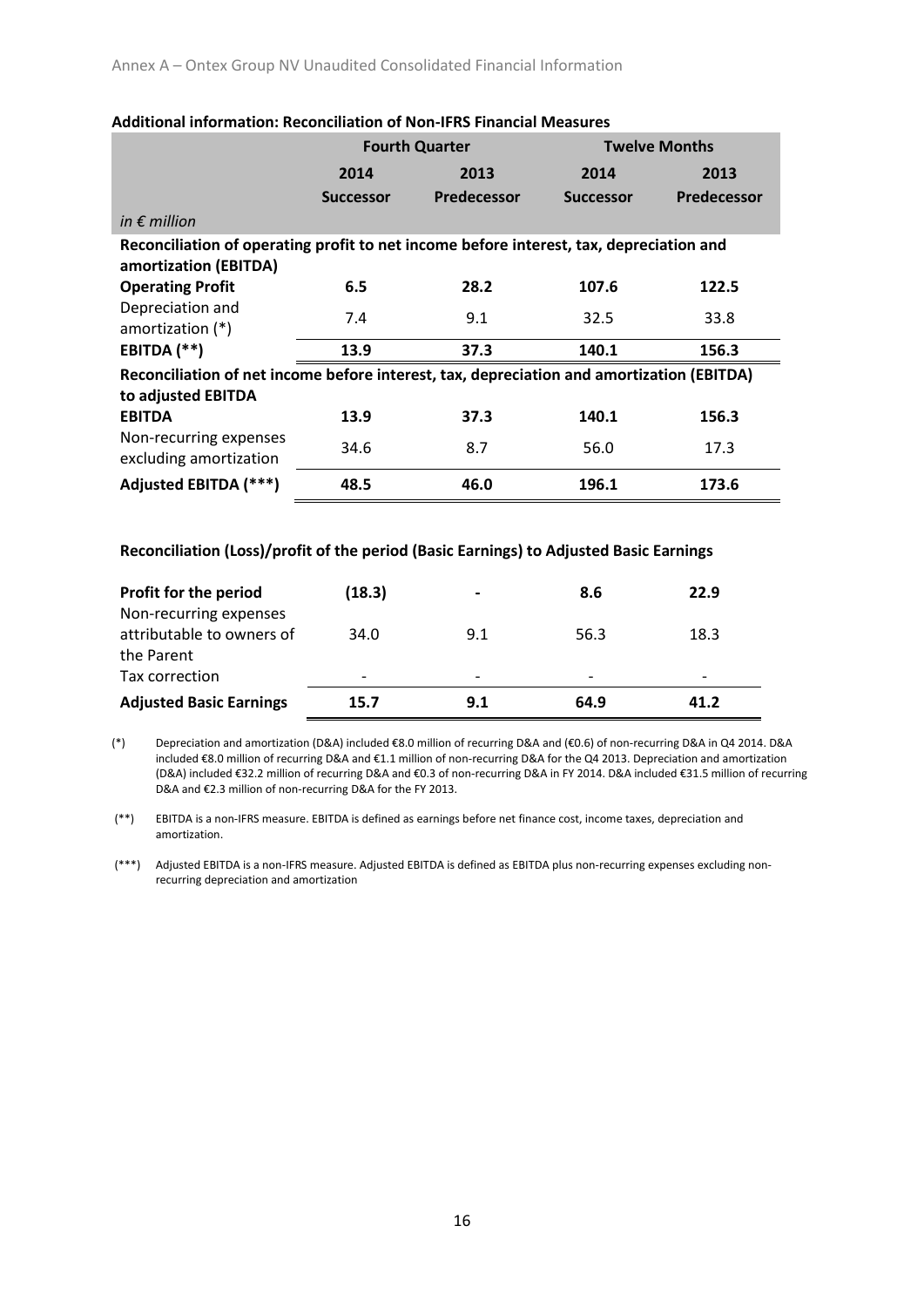|                                                  |                  | <b>Fourth Quarter</b> | <b>Twelve Months</b> |             |  |
|--------------------------------------------------|------------------|-----------------------|----------------------|-------------|--|
|                                                  | 2014             | 2013                  | 2014                 | 2013        |  |
| in $\epsilon$ million                            | <b>Successor</b> | Predecessor           | <b>Successor</b>     | Predecessor |  |
| <b>Reconciliation of Adjusted free cash-flow</b> |                  |                       |                      |             |  |
| <b>Operating profit</b>                          | 6.5              | 28.2                  | 107.6                | 122.5       |  |
| Depreciation and<br>Amortization                 | 7.4              | 9.1                   | 32.5                 | 33.8        |  |
| <b>EBITDA</b>                                    | 13.9             | 37.3                  | 140.1                | 156.3       |  |
| Non-recurring expenses                           | 34.6             | 8.7                   | 56.0                 | 17.3        |  |
| <b>Adjusted EBITDA</b>                           | 48.5             | 46.0                  | 196.1                | 173.6       |  |
| Change in Working Capital                        |                  |                       |                      |             |  |
| Inventories                                      | 2.4              | (2.8)                 | (20.6)               | 7.8         |  |
| Trade and other receivables                      | 6.1              | 16.3                  | (23.0)               | 18.4        |  |
| Trade and other payables                         | (24.1)           | 8.1                   | 13.7                 | (2.3)       |  |
| Capex                                            | (19.8)           | (9.3)                 | (48.9)               | (42.8)      |  |
| <b>Adjusted Free Cash Flow</b><br>(pre-tax)      | 13.1             | 58.3                  | 117.3                | 154.7       |  |
| Cash taxes paid                                  | (1.8)            | (5.5)                 | (11.8)               | (14.7)      |  |
| <b>Adjusted Free Cash Flow</b><br>(post-tax)     | 11.3             | 52.8                  | 105.5                | 140.0       |  |

#### **Additional information: Reconciliation of Non-IFRS Financial Measures**

The Group has revised the presentation of adjusted free cash flow and includes the cash inflows and outflows from non-recourse factoring arrangements in the adjusted free cash flow in line with the changes in working capital in the Unaudited Consolidated Interim Statement of Cash Flow. The revised presentation is valid since the interim financial reporting for the half year period ended June 30, 2014 of Ontex Group N.V. A bridge to the reported figures has been made:

| <b>Reconciliation of Non-IFRS Measures</b><br>- Adjusted FCF calculation           | <b>First</b><br>Quarter  | Second<br>Quarter | <b>Third</b><br>Quarter | <b>Fourth</b><br>Quarter | <b>First</b><br>Quarter |
|------------------------------------------------------------------------------------|--------------------------|-------------------|-------------------------|--------------------------|-------------------------|
| in $\epsilon$ million                                                              | 2013                     | 2013              | 2013                    | 2013                     | 2014                    |
| <b>Adjusted Free Cash Flow (post-tax)</b>                                          | 14.0                     | 37.5              | 35.7                    | 52.8                     | 5.5                     |
| Cash inflows $(-)$ and outflows $(+)$ from non-<br>recourse factoring arrangements | $\overline{\phantom{0}}$ | (21.0)            | (14.4)                  | (0.9)                    | (1.5)                   |
| Adjusted Free Cash Flow (post-tax) -<br><b>Previously reported</b>                 | 14.0                     | 16.5              | 21.3                    | 51.9                     | 4.0                     |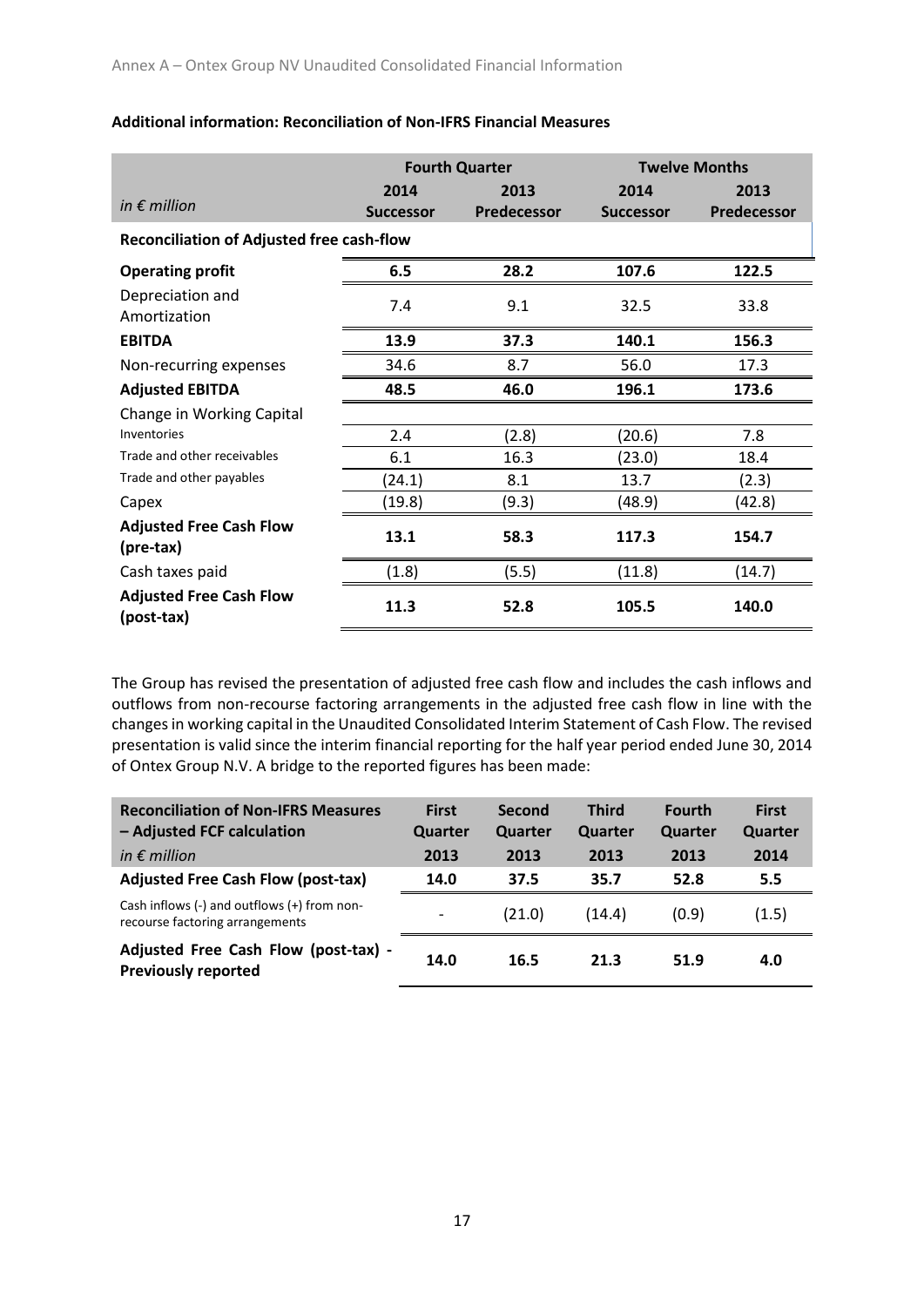# **ANNEX B – 2013 AND 2014 DATA UNDER NEW DIVISIONAL COMPOSITION**

|                             | Q1 2014 | Q2 2014 | Q3 2014 | Q4 2014 | <b>FY 2014</b> |
|-----------------------------|---------|---------|---------|---------|----------------|
| <b>Total</b>                | 400.2   | 409.7   | 398.4   | 407.6   | 1,615.9        |
| Mature Market Retail        | 220.4   | 232.8   | 227.9   | 223.1   | 904.3          |
| <b>Growth Markets</b>       | 21.8    | 25.2    | 24.4    | 27.3    | 98.8           |
| <b>MEA</b>                  | 51.6    | 45.8    | 40.0    | 49.4    | 186.7          |
| Healthcare                  | 106.4   | 105.9   | 106.1   | 107.8   | 426.1          |
|                             |         |         |         |         |                |
|                             | Q1 2013 | Q2 2013 | Q3 2013 | Q4 2013 | <b>FY 2013</b> |
| <b>Total</b>                | 340.5   | 387.8   | 379.4   | 384.2   | 1,491.9        |
| <b>Mature Market Retail</b> | 202.1   | 216.7   | 214.6   | 212.3   | 845.7          |
| <b>Growth Markets</b>       | 19.6    | 21.8    | 22.1    | 24.5    | 88.0           |
| <b>MEA</b>                  | 51.5    | 47.0    | 39.3    | 40.7    | 178.5          |
| Healthcare                  | 67.3    | 102.3   | 103.4   | 106.7   | 379.7          |

### **Reported Revenue – 2014 Structure as shown in this press release**

### **Reported Growth – 2014 Structure as shown in this press release**

|                       | Q1 2014 | Q2 2014 | Q3 2014 | Q4 2014 | <b>FY 2014</b> |
|-----------------------|---------|---------|---------|---------|----------------|
| <b>Total</b>          | 17.5%   | 5.7%    | 5.0%    | 6.1%    | 8.3%           |
| Mature Market Retail  | 9.1%    | 7.4%    | 6.2%    | 5.1%    | 6.9%           |
| <b>Growth Markets</b> | 11.2%   | 15.8%   | 10.4%   | 11.4%   | 12.2%          |
| MFA                   | 0.2%    | $-2.6%$ | 1.7%    | 21.4%   | 4.6%           |
| Healthcare            | 58.1%   | 3.5%    | 2.6%    | 1.0%    | 12.2%          |

### **LFL Growth – 2014 Structure as shown in this press release**

|                       | Q1 2014 | Q2 2014 | Q3 2014 | Q4 2014 | <b>FY 2014</b> |
|-----------------------|---------|---------|---------|---------|----------------|
| <b>Total</b>          | 9.6%    | 7.3%    | 4.9%    | 6.5%    | 7.0%           |
| Mature Market Retail  | 9.5%    | 7.1%    | 4.7%    | 3.7%    | 6.2%           |
| <b>Growth Markets</b> | 22.4%   | 26.6%   | 18.9%   | 34.3%   | 25.9%          |
| MFA                   | 15.0%   | 8.7%    | 6.7%    | 20.6%   | 12.8%          |
| Healthcare            | 2.1%    | 3.1%    | 1.7%    | 0.3%    | 1.7%           |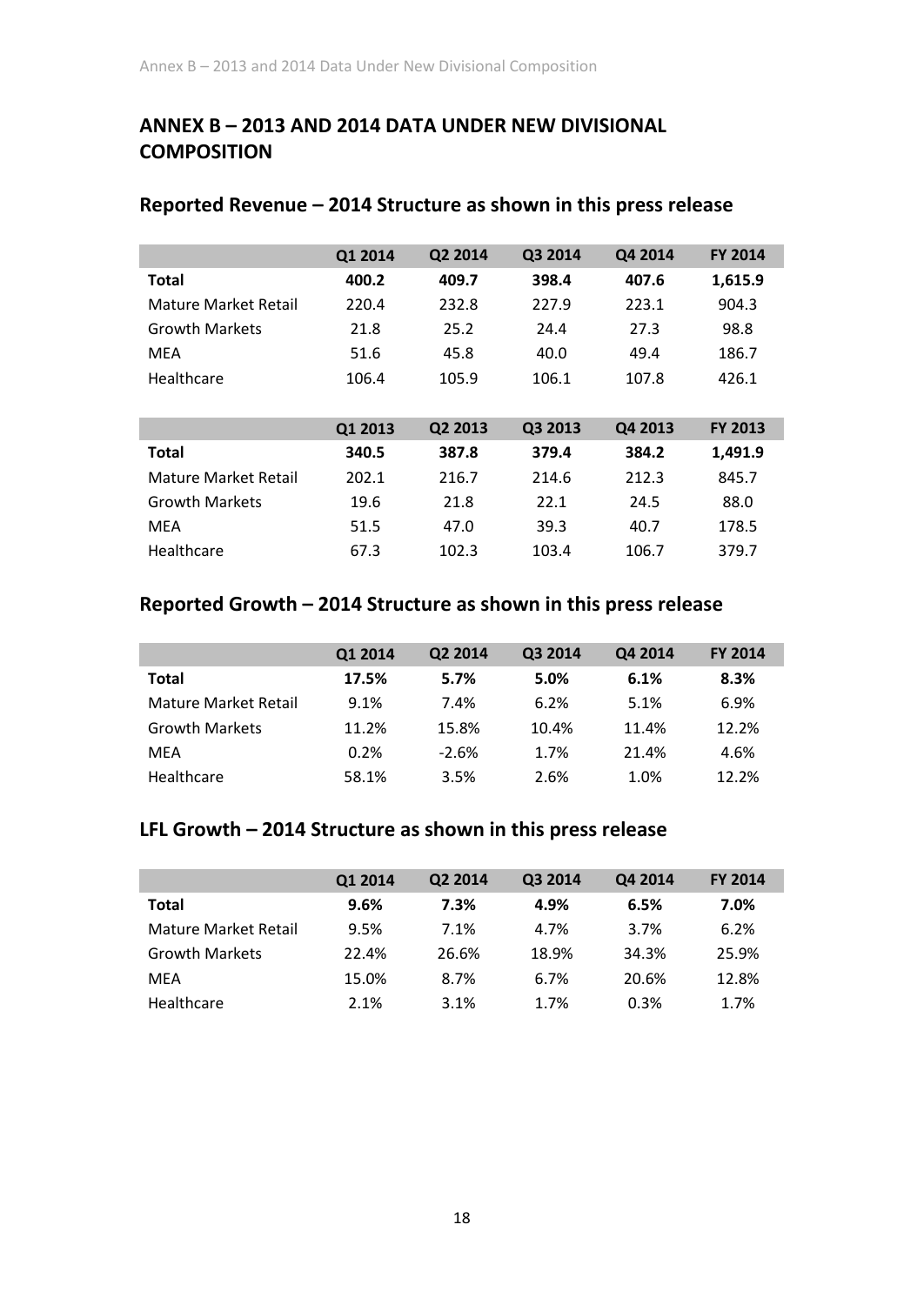|                             | Q1 2014 | Q2 2014 | Q3 2014 | Q4 2014 | <b>FY 2014</b> |
|-----------------------------|---------|---------|---------|---------|----------------|
| <b>Total</b>                | 400.2   | 409.7   | 398.4   | 407.6   | 1,615.9        |
| Mature Market Retail        | 216.9   | 229.0   | 224.4   | 219.8   | 890.1          |
| <b>Growth Markets</b>       | 28.0    | 31.5    | 30.7    | 33.7    | 123.8          |
| <b>MENA</b>                 | 49.8    | 44.3    | 38.1    | 47.1    | 179.2          |
| Healthcare                  | 105.5   | 105.0   | 105.2   | 107.0   | 422.7          |
|                             |         |         |         |         |                |
|                             | Q1 2013 | Q2 2013 | Q3 2013 | Q4 2013 | <b>FY 2013</b> |
|                             |         |         |         |         |                |
| <b>Total</b>                | 340.5   | 387.9   | 379.4   | 384.2   | 1,491.9        |
| <b>Mature Market Retail</b> | 199.3   | 213.4   | 212.0   | 209.4   | 834.1          |
| <b>Growth Markets</b>       | 25.5    | 27.1    | 27.2    | 29.8    | 109.6          |
| <b>MENA</b>                 | 49.1    | 45.8    | 37.6    | 39.1    | 171.5          |

## **Reported Revenue – 2015 Structure as basis for future reporting**

## **Reported Growth – 2015 Structure as basis for future reporting**

|                       | Q1 2014 | Q2 2014 | Q3 2014 | Q4 2014 | <b>FY 2014</b> |
|-----------------------|---------|---------|---------|---------|----------------|
| <b>Total</b>          | 17.5%   | 5.6%    | 5.0%    | 6.1%    | 8.3%           |
| Mature Market Retail  | 8.9%    | 7.3%    | 5.9%    | 5.0%    | 6.7%           |
| <b>Growth Markets</b> | 9.7%    | 16.1%   | 12.9%   | 13.1%   | 13.0%          |
| <b>MFNA</b>           | 1.5%    | $-3.3%$ | 1.3%    | 20.4%   | 4.5%           |
| Healthcare            | 58.3%   | 3.4%    | 2.5%    | 1.0%    | 12.2%          |

# **LFL Growth – 2015 Structure as basis for future reporting**

|                       | Q1 2014 | Q2 2014 | Q3 2014 | Q4 2014 | <b>FY 2014</b> |
|-----------------------|---------|---------|---------|---------|----------------|
| <b>Total</b>          | 9.6%    | 7.3%    | 4.9%    | 6.5%    | 7.0%           |
| Mature Market Retail  | 9.2%    | 6.8%    | 4.3%    | 3.6%    | 6.0%           |
| <b>Growth Markets</b> | 17.5%   | 25.4%   | 19.9%   | 31.7%   | 23.9%          |
| <b>MFNA</b>           | 16.8%   | 8.2%    | 6.4%    | 19.6%   | 12.9%          |
| Healthcare            | 2.3%    | 3.0%    | 1.6%    | 0.3%    | 1.8%           |